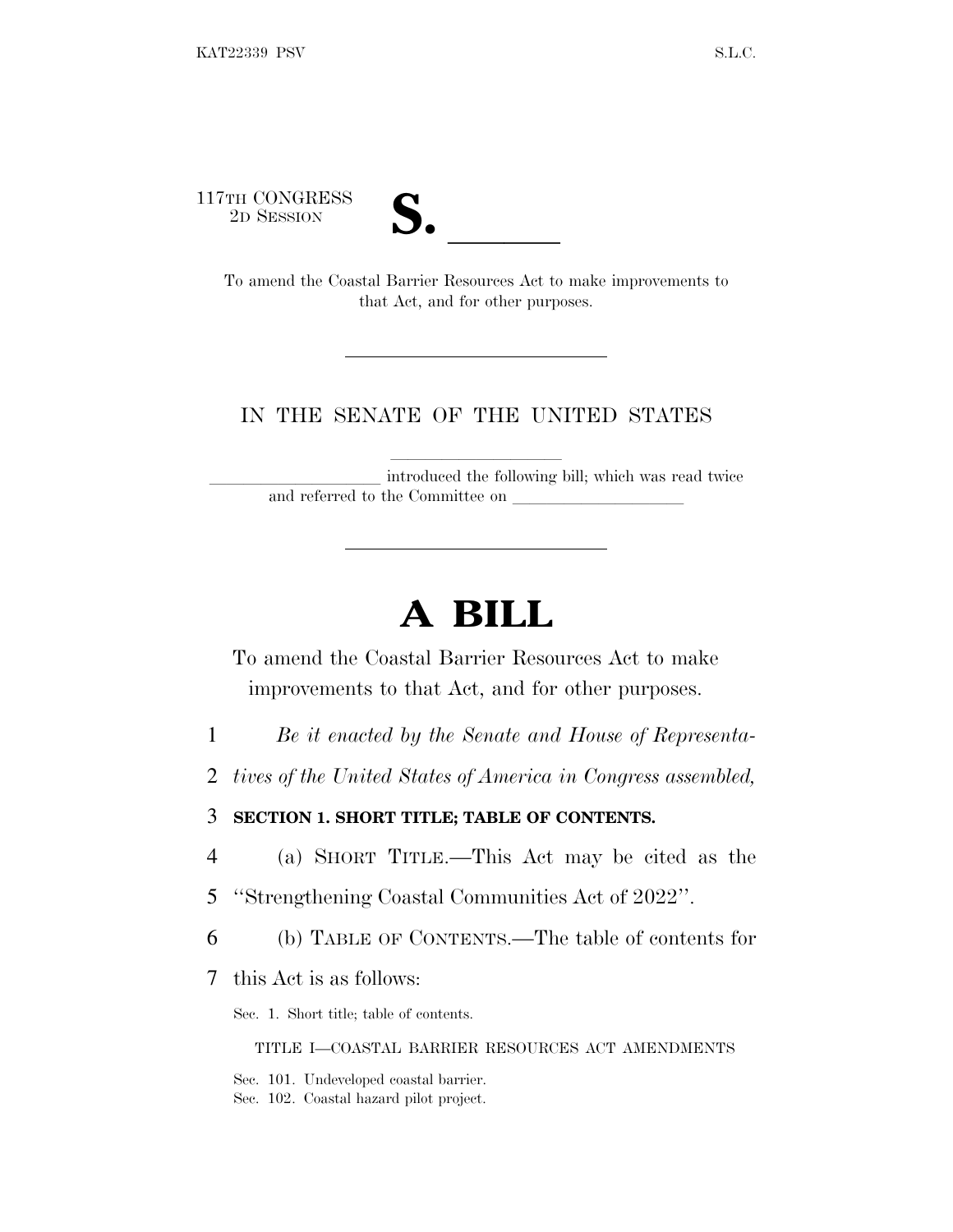- Sec. 103. Require disclosure to prospective buyers that property is in the Coastal Barrier Resources System.
- Sec. 104. Improve Federal agency compliance with Coastal Barrier Resources Act.
- Sec. 105. Excess Federal property.
- Sec. 106. Emergency exceptions to limitations on expenditures.
- Sec. 107. Authorization of appropriations.

TITLE II—CHANGES TO JOHN H. CHAFEE COASTAL BARRIER RESOURCES SYSTEM MAPS

Sec. 201. Changes to John H. Chafee Coastal Barrier Resources System maps.

# 1 **TITLE I—COASTAL BARRIER** 2 **RESOURCES ACT AMENDMENTS**

#### 3 **SEC. 101. UNDEVELOPED COASTAL BARRIER.**

4 Section 3(1) of the Coastal Barrier Resources Act 5 (16 U.S.C. 3502(1)) is amended—

 (1) in the matter preceding subparagraph (A), by striking ''means'' and inserting ''includes''; 8 (2) in subparagraph  $(A)$ — (A) in the matter preceding clause (i), by inserting ''bluff,'' after ''barrier spit,''; and (B) in clause (ii), by inserting ''and related 12 lands" after "aquatic habitats"; (3) in subparagraph (B), by inserting '', includ- ing areas that are and will be vulnerable to coastal hazards, such as flooding, storm surge, wind, ero- sion, and sea level rise'' after ''nearshore waters''; 17 and

18 (4) in the matter following subparagraph (B), 19 by striking '', and man's activities on such features 20 and within such habitats,''.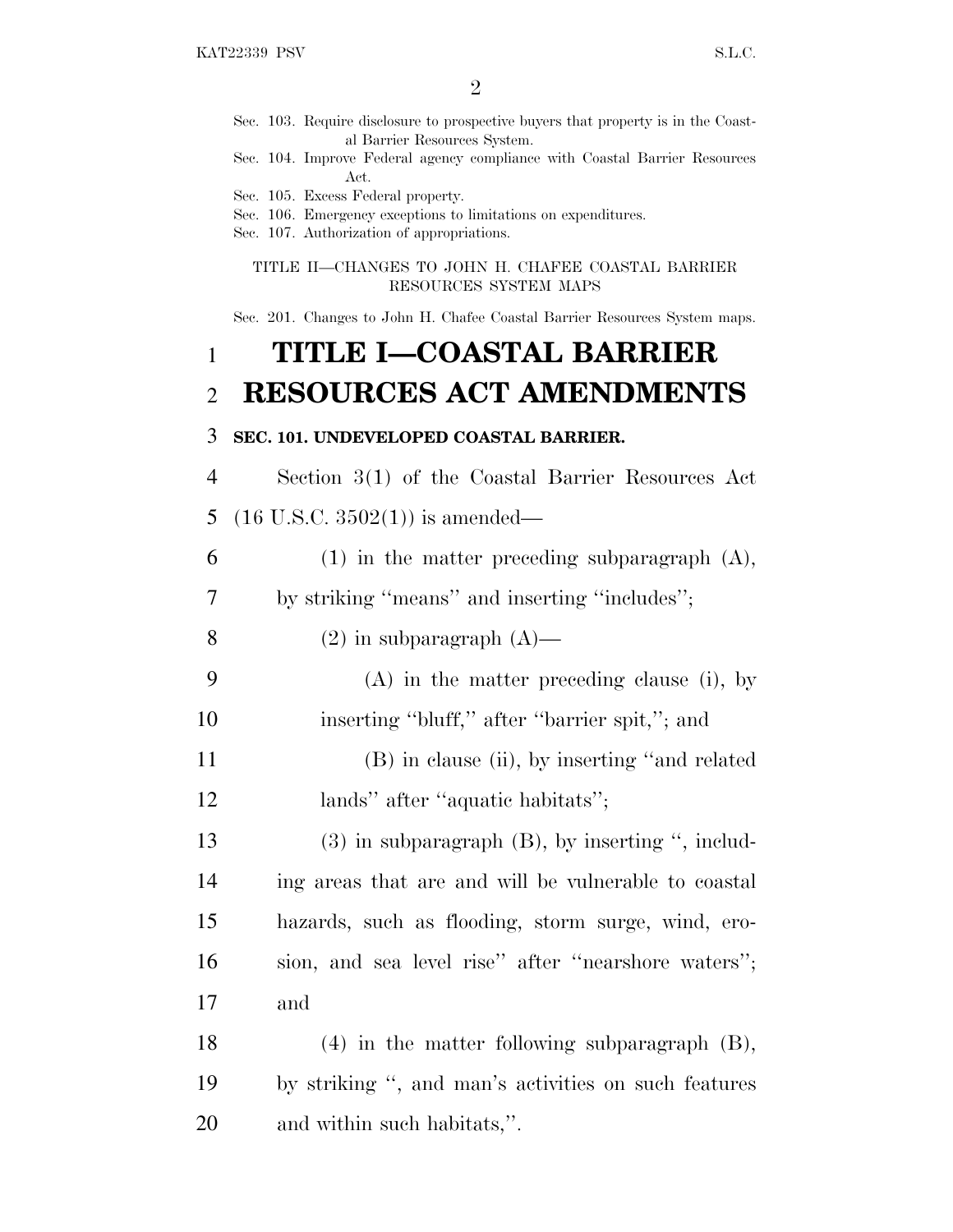### **SEC. 102. COASTAL HAZARD PILOT PROJECT.**

2 (a) In GENERAL.—

 (1) PROJECT.—The Secretary of the Interior, in consultation with the Assistant Secretary of the Army for Civil Works, the Administrator of the Na- tional Oceanic and Atmospheric Administration, and the Administrator of the Federal Emergency Man- agement Agency, shall carry out a coastal hazard pilot project to propose definitions and criteria and produce draft digital maps of areas, including coast- al mainland areas, which could be added to the John H. Chafee Coastal Barrier Resources System that are and will be vulnerable to coastal hazards, such as flooding, storm surge, wind, erosion and sea level rise, and areas not in such System to which barriers and associated habitats are likely to migrate or be lost as sea level rises.

 (2) NUMBER OF UNITS.—The project carried out under this section shall consist of the creation of maps for at least 10 percent of the System and may also identify additional new System units.

(b) REPORT.—

23 (1) IN GENERAL.—Not later than two years after the date of enactment of this Act, the Sec- retary shall submit to the Committee on Environ-ment and Public Works of the Senate and the Com-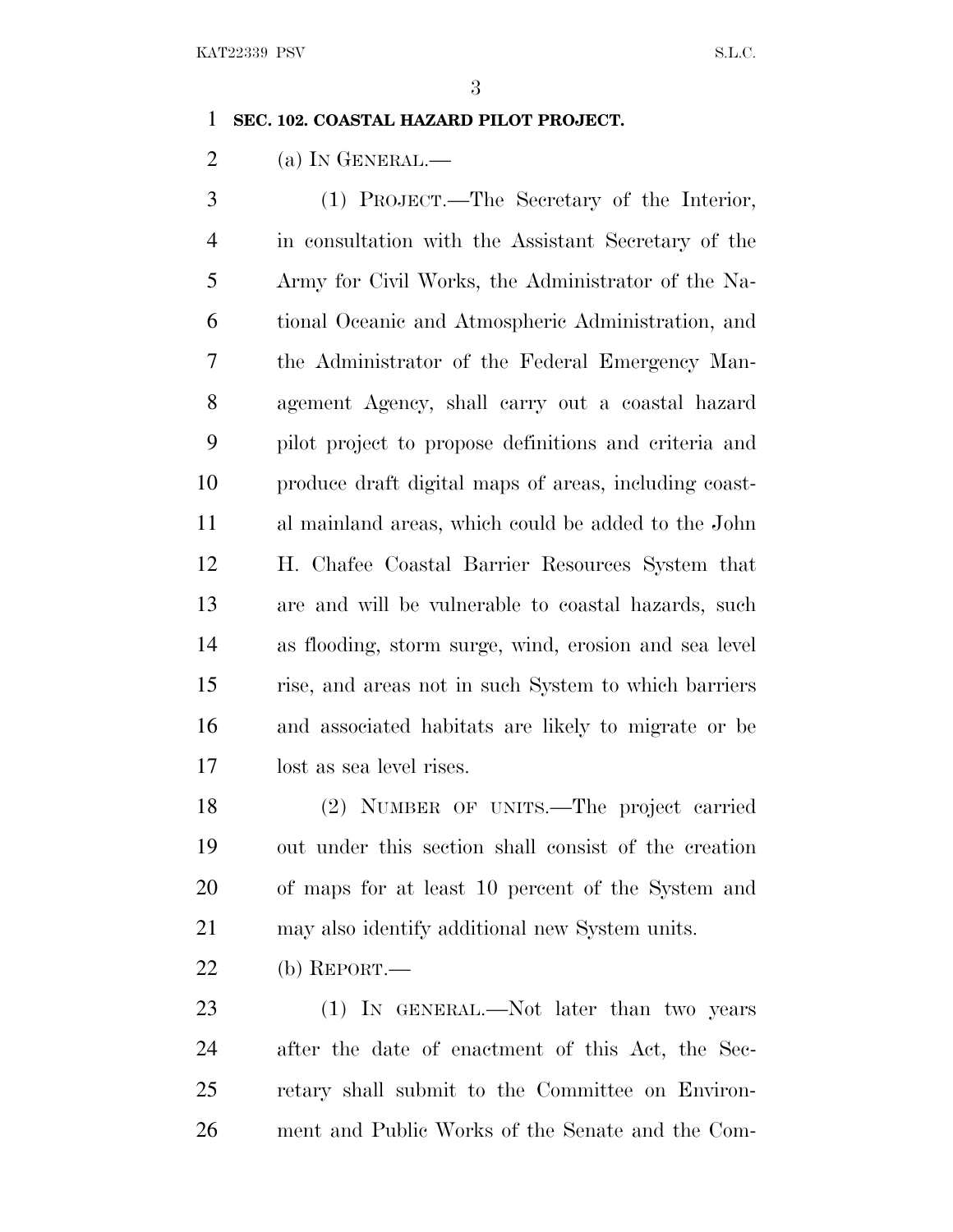| $\mathbf{1}$   | mittee on Natural Resources of the House of Rep-    |
|----------------|-----------------------------------------------------|
| $\overline{2}$ | resentatives a report describing the results of the |
| 3              | pilot project and the proposed definitions and cri- |
| $\overline{4}$ | teria and costs of completing coastal hazard maps   |
| 5              | for the entire System.                              |
| 6              | (2) CONTENTS.—The report shall include a de-        |
| 7              | scription of-                                       |
| 8              | (A) the final recommended digital maps              |
| 9              | created under the coastal hazard pilot project;     |
| 10             | (B) recommendations for the adoption of             |
| 11             | the digital maps created under this section by      |
| 12             | Congress;                                           |
| 13             | (C) a summary of the comments received              |
| 14             | from the Governors of the States, other govern-     |
| 15             | ment officials, and the public regarding the        |
| 16             | definitions, criteria, and maps;                    |
| 17             | (D) a description of the criteria used for          |
| 18             | the project and any related recommendations;        |
| 19             | and                                                 |
| 20             | (E) the amount of funding necessary for             |
| 21             | completing coastal hazard maps for the entire       |
| 22             | System.                                             |
| 23             | (c) CONSULTATION.—The Secretary shall prepare the   |
| 24             | report required under subsection (b)—               |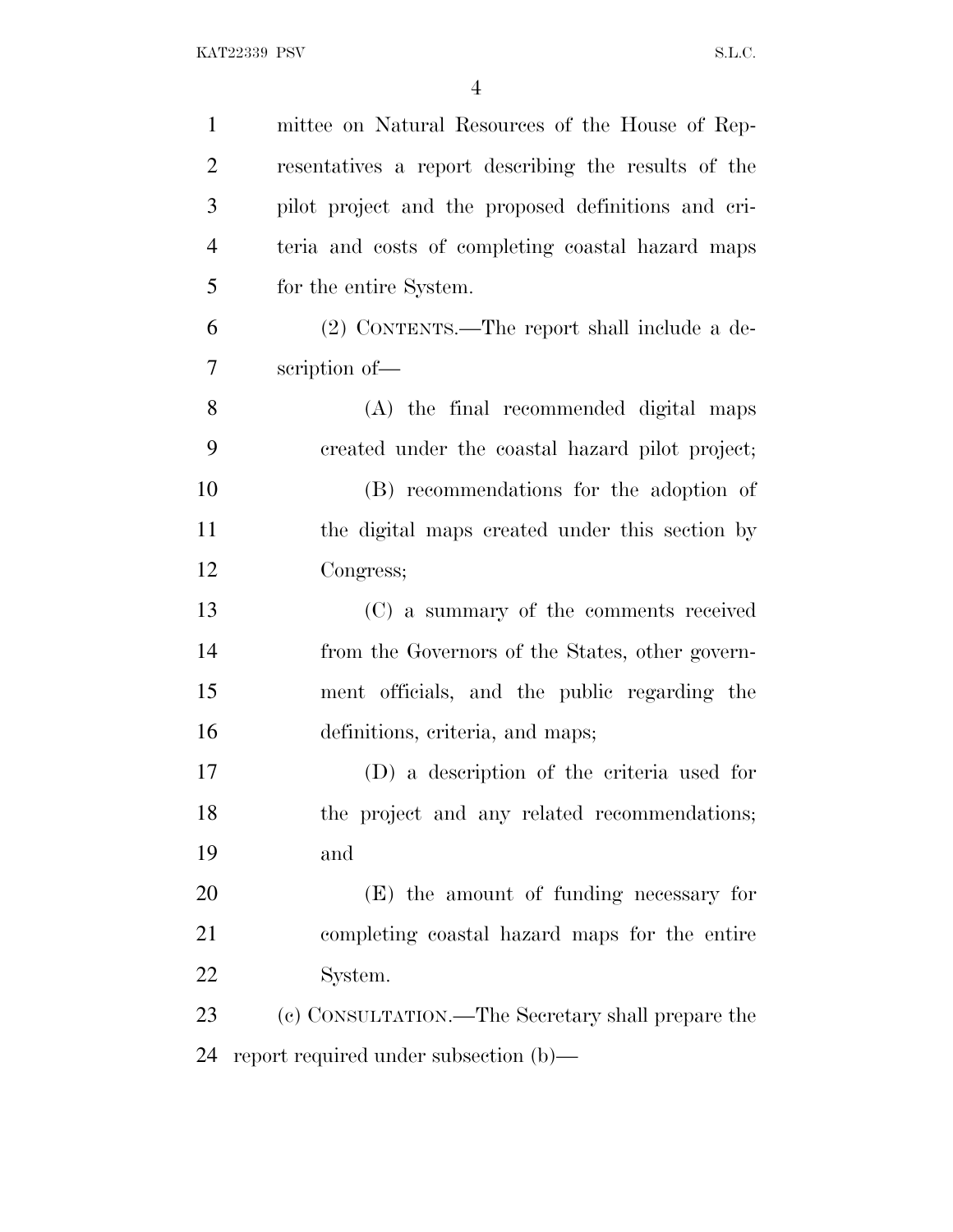| $\mathbf{1}$   | (1) in consultation with the Governors of the            |
|----------------|----------------------------------------------------------|
| $\overline{2}$ | States in which any newly identified areas are lo-       |
| 3              | cated; and                                               |
| $\overline{4}$ | $(2)$ after—                                             |
| 5              | (A) providing an opportunity for the sub-                |
| 6              | mission of public comments; and                          |
| 7              | (B) considering any public comments sub-                 |
| 8              | mitted under subparagraph (A).                           |
| 9              | SEC. 103. REQUIRE DISCLOSURE TO PROSPECTIVE BUYERS       |
| 10             | THAT PROPERTY IS IN THE COASTAL BAR-                     |
| 11             | RIER RESOURCES SYSTEM.                                   |
| 12             | Section 5 of the Coastal Barrier Resources Act (16)      |
| 13             | U.S.C. $3504$ ) is amended by adding at the end the fol- |
| 14             | lowing:                                                  |
| 15             | $``$ (c) DISCLOSURE OF LIMITATIONS.—                     |
| 16             | "(1) REQUIREMENT.—No person shall sell any               |
| 17             | interest in real property located in the System unless   |
| 18             | the person has disclosed to the buyer that the prop-     |
| 19             | erty is in the System and subject to the limitations     |
| 20             | under this section.                                      |
| 21             | "(2) NOTIFICATION TO THE SECRETARY.— $Not$               |
| 22             | later than 60 days after the date of sale of any in-     |
| 23             | terest in real property located in the System, the       |
| 24             | seller shall notify the Secretary using the online sys-  |
| 25             | tem required by paragraph (3) of such sale and shall     |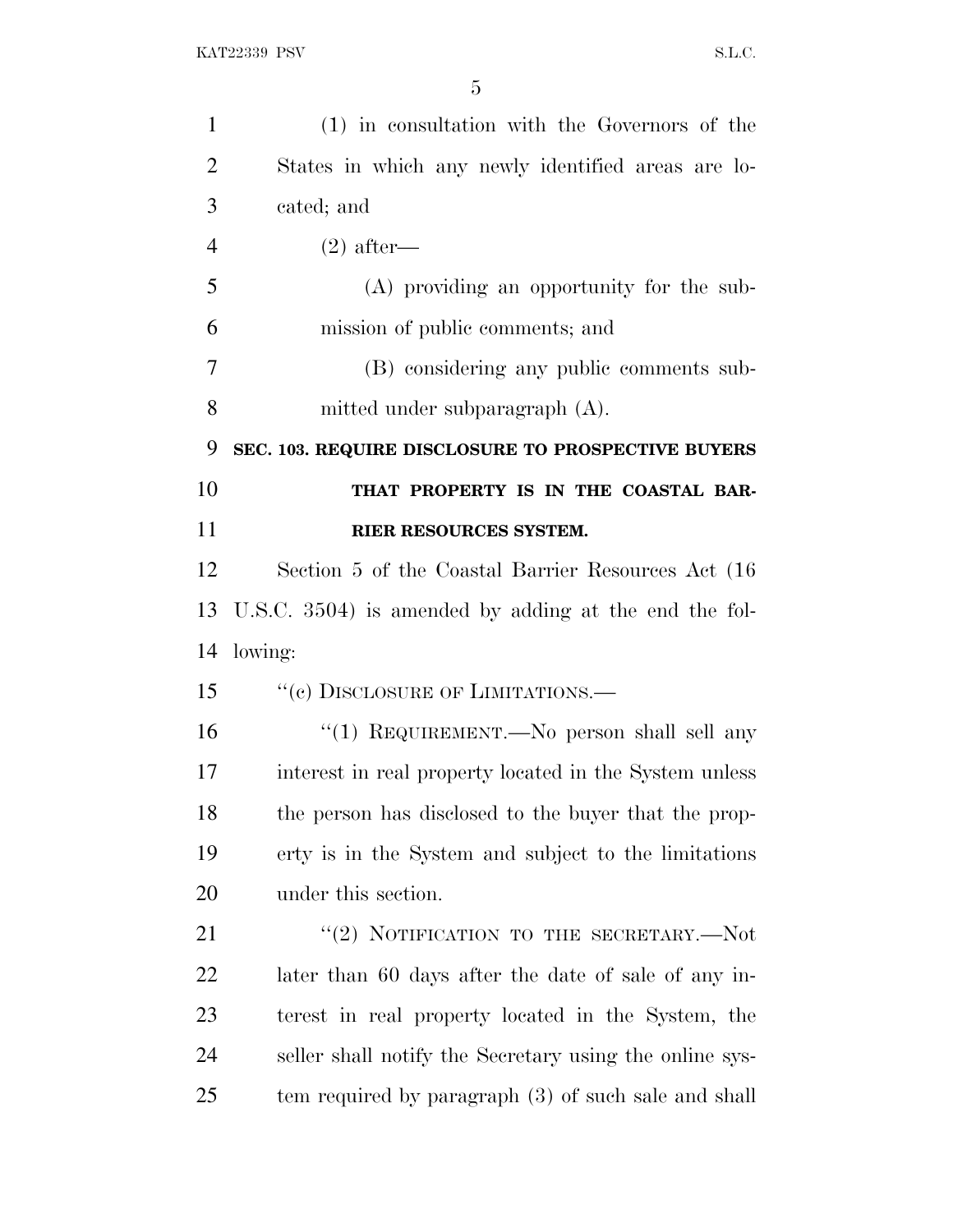KAT22339 PSV S.L.C.

| $\mathbf{1}$   | certify to the Secretary that such seller complied   |
|----------------|------------------------------------------------------|
| $\overline{2}$ | with the requirements of paragraph (1).              |
| 3              | "(3) ONLINE REPORTING SYSTEM.—Not later              |
| $\overline{4}$ | than one year after the date of enactment of the     |
| 5              | Strengthening Coastal Communities Act of 2022,       |
| 6              | the Secretary shall establish and maintain an online |
| 7              | reporting system to facilitate notifications to the  |
| 8              | Secretary required by paragraph $(2)$ .".            |
| 9              | SEC. 104. IMPROVE FEDERAL AGENCY COMPLIANCE WITH     |
| 10             | <b>COASTAL BARRIER RESOURCES ACT.</b>                |
| 11             | (a) IN GENERAL.—Section 7 of the Coastal Barrier     |
| 12             | Resources Act (16 U.S.C. 3506) is amended—           |
| 13             | $(1)$ in subsection $(a)$ —                          |
| 14             | (A) by striking "the Coastal Barrier Im-             |
| 15             | provement Act of 1990" and inserting the             |
| 16             | "Strengthening Coastal Communities Act of            |
| 17             | $2022$ "; and                                        |
| 18             | (B) by striking "promulgate regulations"             |
| 19             | and inserting "revise or promulgate regulations"     |
| 20             | and guidance, as necessary,"; and                    |
| 21             | $(2)$ by amending subsection (b) to read as fol-     |
| 22             | lows:                                                |
| 23             | "(b) REPORTS AND CERTIFICATION.—                     |
| 24             | "(1) REPORTS.—The head of each Federal               |
| 25             | agency affected by this Act shall annually report to |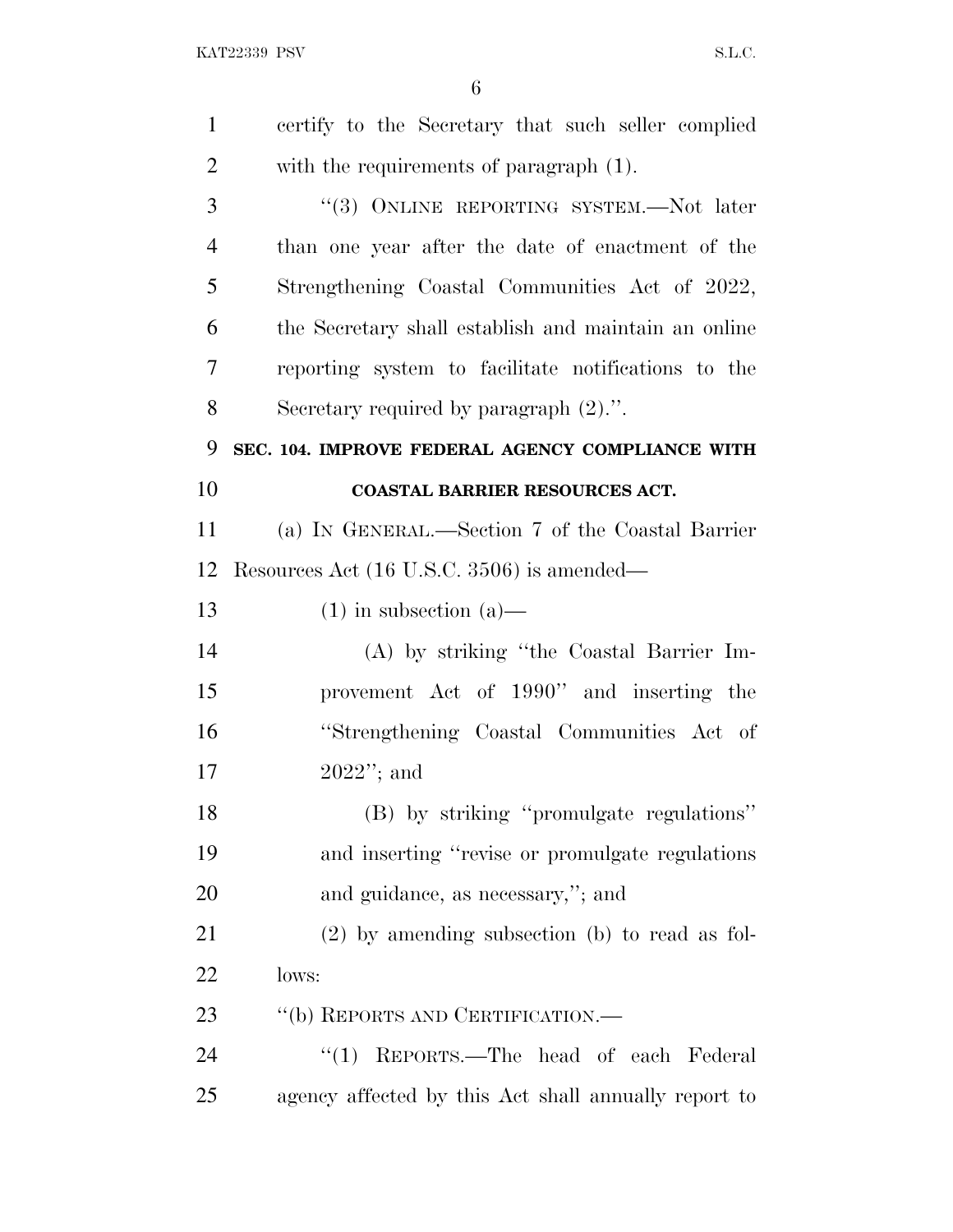| the Secretary that such agency is in compliance with |
|------------------------------------------------------|
| this Act.                                            |

3 "(2) CERTIFICATION.—The Secretary shall an- nually certify whether each such agency is in compli-ance with this Act.

6 "(3) FAILURE TO COMPLY.—If the Secretary certifies that an agency is not in compliance with this Act, the head of the agency shall report to Con- gress not later than 90 days after the date of such certification regarding how the agency will achieve compliance.''.

 (b) TECHNICAL CORRECTION.—Section 3(2) of the Coastal Barrier Resources Act (16 U.S.C. 3502(2)) is amended by striking ''Committee on Resources'' and in-serting ''Committee on Natural Resources''.

#### **SEC. 105. EXCESS FEDERAL PROPERTY.**

 Section 4(e) of the Coastal Barrier Resources Act (16 U.S.C. 3503(e)) is amended by adding at the end of sub-section (e) the following new paragraph:

 $\frac{1}{20}$  Notwithstanding the provisions of section 3(1) and subsection (g), the term 'undeveloped coastal barrier' means any coastal barrier regardless of the degree of development.''.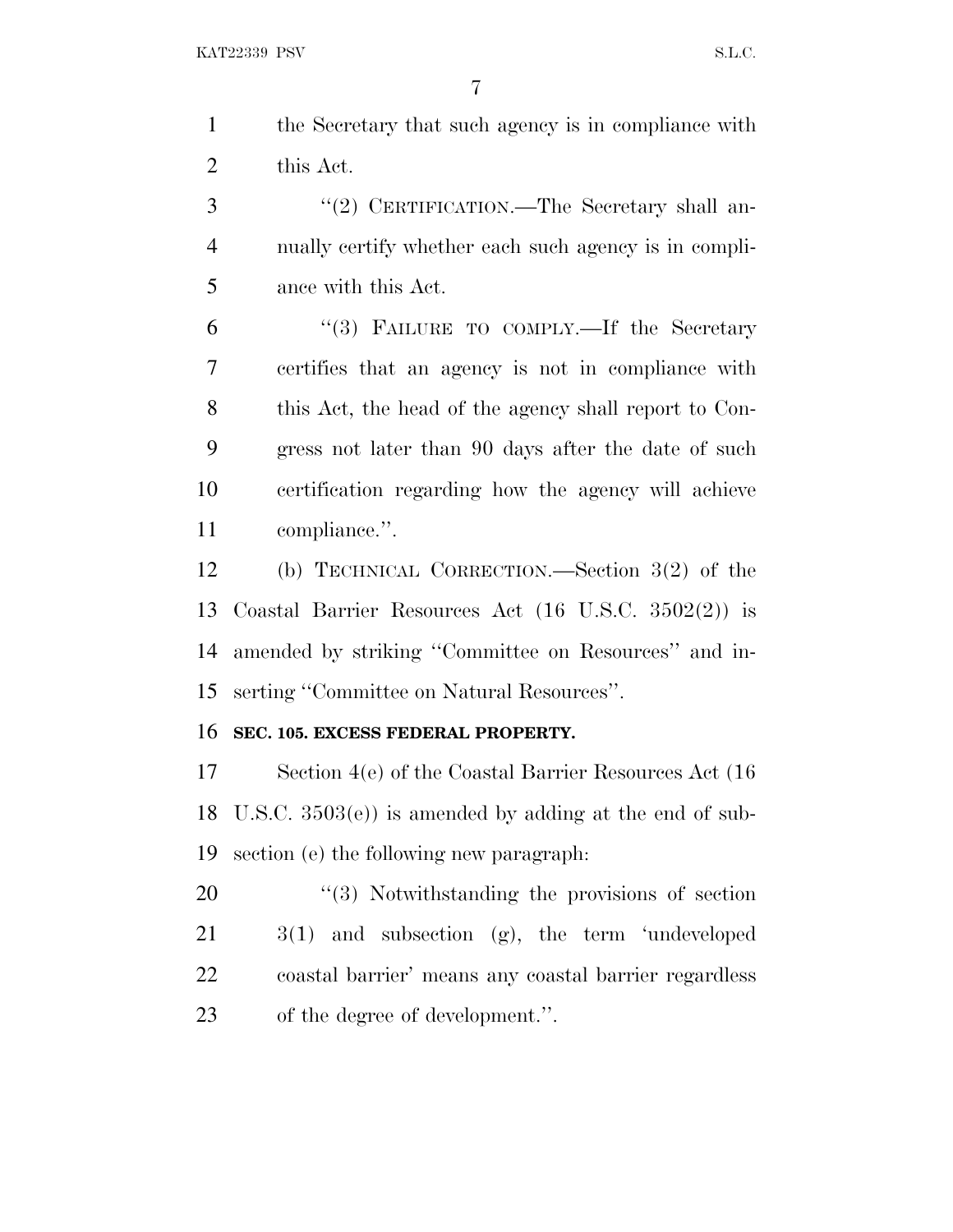| SEC. 106. EMERGENCY EXCEPTIONS TO LIMITATIONS ON          |
|-----------------------------------------------------------|
| <b>EXPENDITURES.</b>                                      |
| Section $6(a)$ of the Coastal Barrier Resources Act (16)  |
| U.S.C. $3505(a)$ is amended—                              |
| $(1)$ in paragraph $(6)$ , by striking subparagraph       |
| $(E)$ and redesignating subparagraphs $(F)$ and $(G)$ as  |
| subparagraphs $(E)$ and $(F)$ , respectively; and         |
| $(2)$ by adding at the end the following new              |
| paragraph:                                                |
| $\lq(7)$ Emergency actions necessary to the saving        |
| of lives and the protection of property and the public    |
| health and safety, if such actions are performed pur-     |
| suant to sections $402$ , $403$ , and $502$ of the Robert |
| T. Stafford Disaster Relief and Emergency Assist-         |
| ance Act (42 U.S.C. 5107a, 5170b, 5192) and are           |
| limited to actions that are necessary to alleviate the    |
| immediate emergency.".                                    |
| SEC. 107. AUTHORIZATION OF APPROPRIATIONS.                |
| Section 10 of the Coastal Barrier Resources Act (16)      |
|                                                           |

 U.S.C. 3510) is amended by striking ''\$2,000,000'' and all that follows through the end of the sentence and insert- ing ''\$5,000,000 for each of fiscal years 2023 through 2027.''.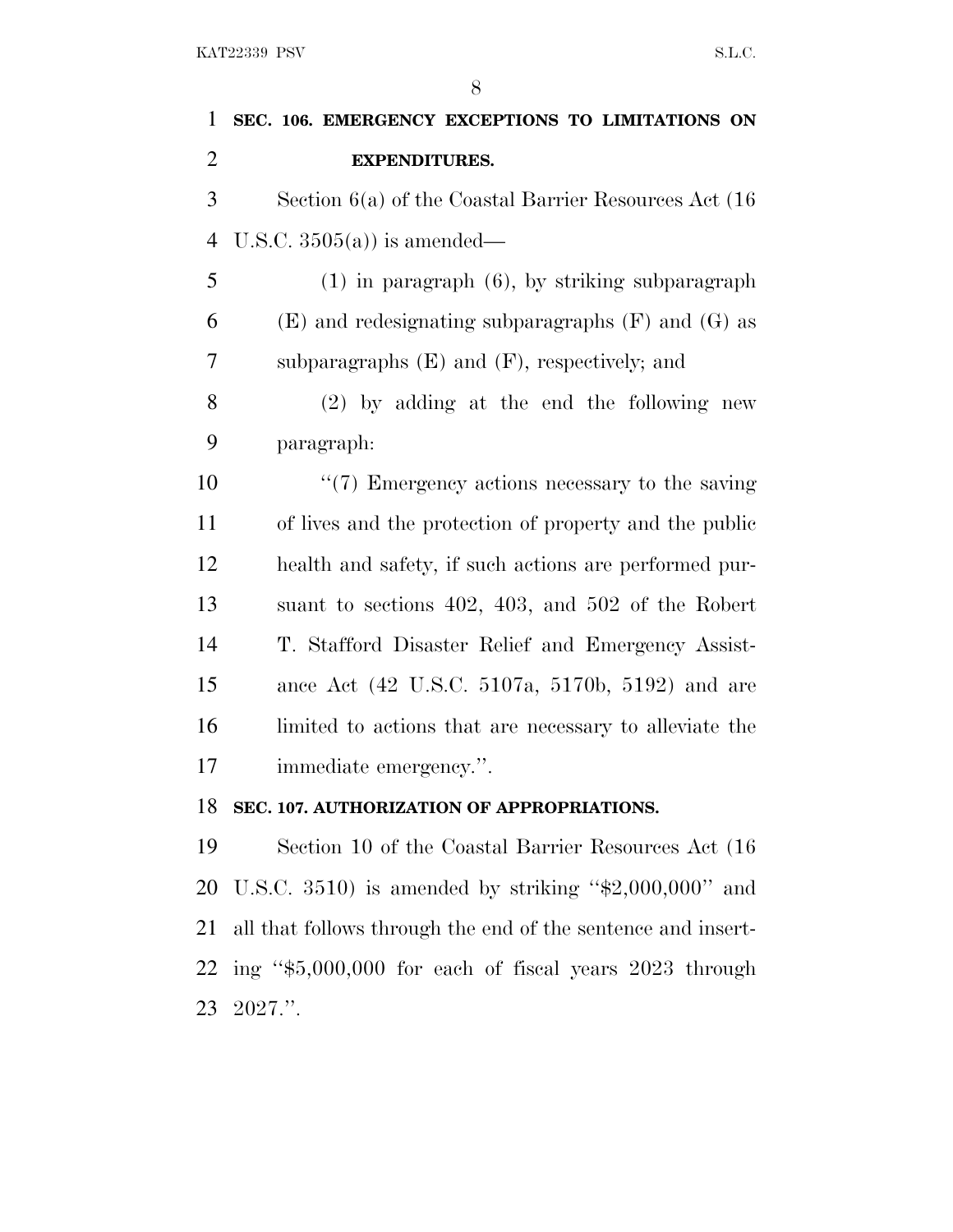# **TITLE II—CHANGES TO JOHN H. CHAFEE COASTAL BARRIER RESOURCES SYSTEM MAPS**

**SEC. 201. CHANGES TO JOHN H. CHAFEE COASTAL BARRIER**

# **RESOURCES SYSTEM MAPS.**

(a) In GENERAL.—

 (1) REPLACEMENT MAPS.—Each map included 8 in the set of maps referred to in section  $4(a)$  of the Coastal Barrier Resources Act (16 U.S.C. 3503(a)) that relates to a unit of the John H. Chafee Coastal Barrier Resources System established by that sec- tion referred to in subsection (b) is replaced in such set with the map described in that subsection with respect to that unit and any other new or reclassi-fied units depicted on that map panel.

 (2) NEW MAPS.—The set of maps referred to in section 4(a) of the Coastal Barrier Resources Act 18 (16 U.S.C.  $3503(a)$ ) is amended to include the new maps described in subsection (c).

 (b) REPLACEMENT MAPS DESCRIBED.—The replace- ment maps referred to in subsection (a)(1) are the fol-lowing:

 (1) The map entitled ''Salisbury Beach Unit MA-01P Plum Island Unit MA-02P (1 of 2)'' and dated December 18, 2020.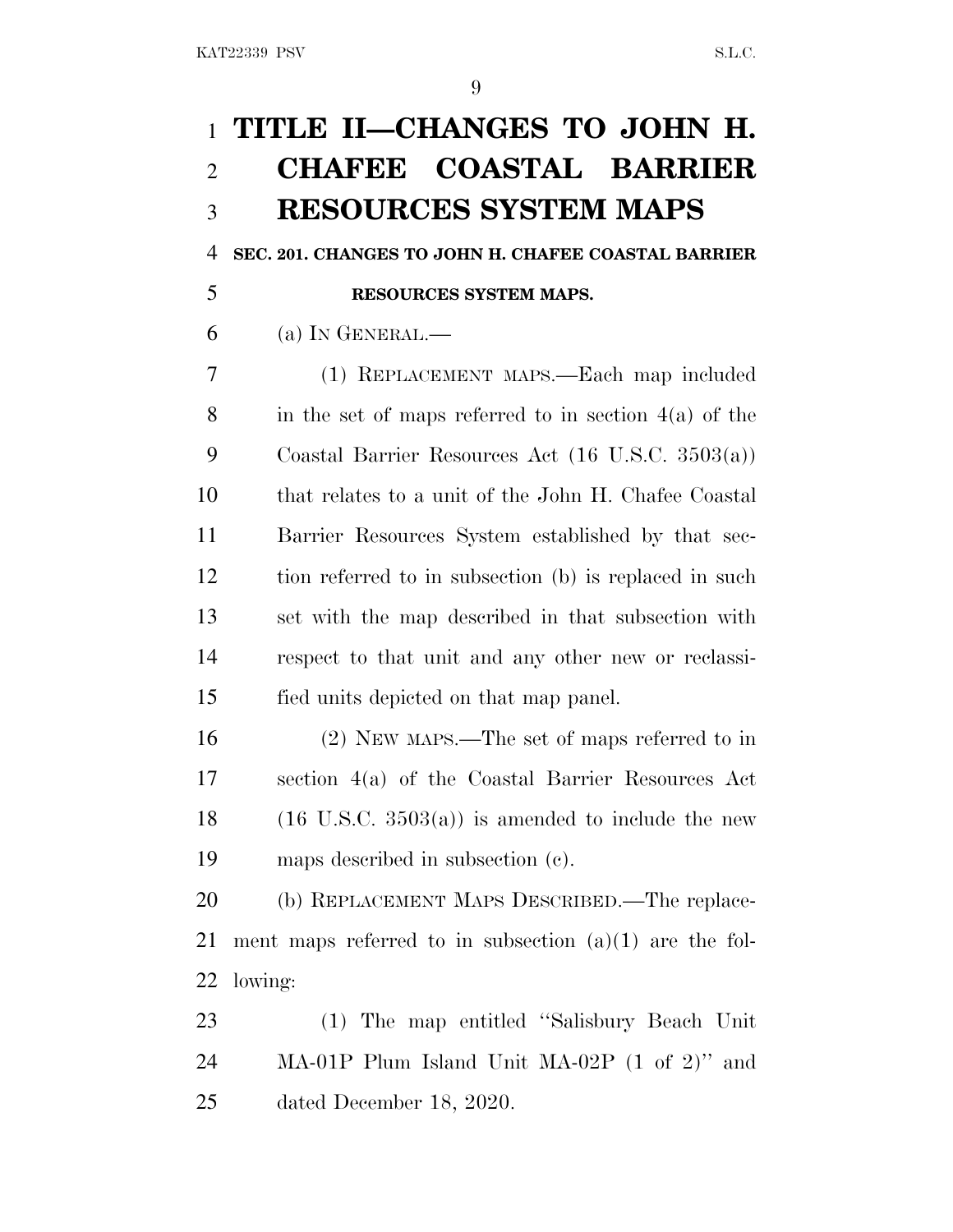| $\mathbf{1}$   | (2) The map entitled "Clark Pond Unit C00                  |
|----------------|------------------------------------------------------------|
| $\overline{2}$ | Plum Island Unit MA-02P (2 of 2) Castle Neck               |
| 3              | Unit MA-03 Wingaersheek Unit C01 $(1 \text{ of } 2)$ " and |
| $\overline{4}$ | dated December 18, 2020.                                   |
| 5              | (3) The map entitled "Wingaersheek Unit C01                |
| 6              | (2 of 2) Good Harbor Beach/Milk Island Unit C01A           |
| 7              | Cape Hedge Beach Unit MA-48 Brace Cove Unit                |
| 8              | $CO1B$ " and dated December 18, 2020.                      |
| 9              | (4) The map entitled "West Beach Unit MA-04                |
| 10             | Phillips Beach Unit MA-06" and dated December              |
| 11             | 18, 2020.                                                  |
| 12             | (5) The map entitled "Snake Island Unit MA-                |
| 13             | 08P, Squantum Unit MA-09P Merrymount Park                  |
| 14             | Unit MA-10P West Head Beach Unit C01C/C01CP                |
| 15             | Peddocks/Rainsford Island Unit MA-11/MA-11P"               |
| 16             | and dated December 18, 2020.                               |
| 17             | (6) The map entitled "Cohassett Harbor Unit"               |
| 18             | MA-12 North Scituate Unit C02P Rivermoor Unit              |
| 19             | $C03$ " and dated December 18, 2020.                       |
| 20             | (7) The map entitled "Rexhame Unit C03A                    |
| 21             | Duxbury Beach Unit MA-13/MA-13P (1 of 2)" and              |
| 22             | dated December 18, 2020.                                   |
| 23             | (8) The map entitled "Duxbury Beach Unit"                  |
| 24             | $MA-13/MA-13P$ (2 of 2) Plymouth Bay Unit $CO4"$           |
| 25             | and dated December 18, 2020.                               |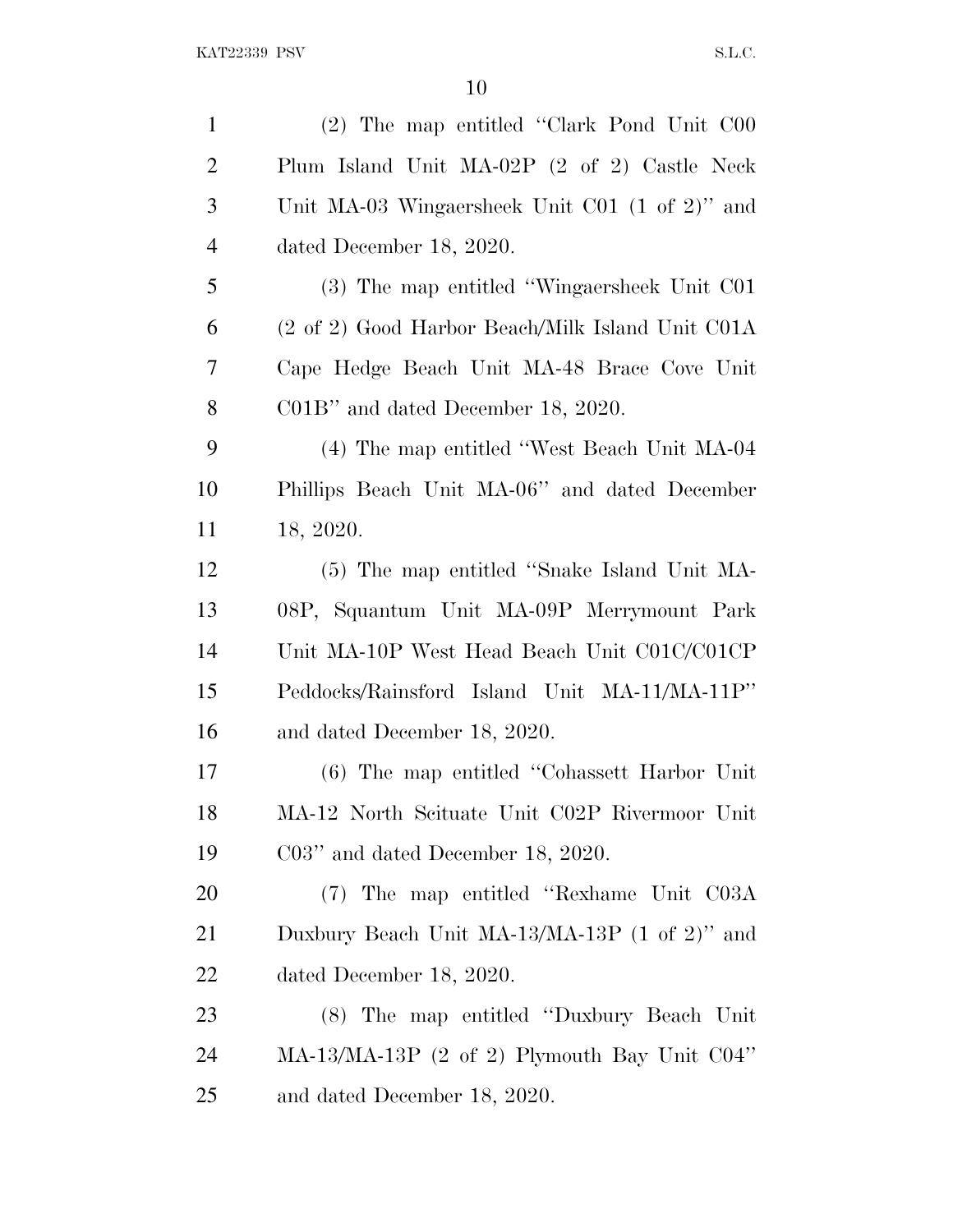| $\mathbf{1}$   | (9) The map entitled "Center Hill Complex C06   |
|----------------|-------------------------------------------------|
| $\overline{2}$ | Scusset Beach Unit MA-38P Town Neck Unit MA-    |
| 3              | 14P" and dated December 18, 2020.               |
| $\overline{4}$ | (10) The map entitled "Scorton Unit C08         |
| 5              | Sandy Neck Unit C09/C09P (1 of 2)" and dated    |
| 6              | December 18, 2020.                              |
| 7              | (11) The map entitled "Sandy Neck Unit C09/     |
| 8              | $C09P$ (2 of 2) Chapin Beach Unit MA-15P" and   |
| 9              | dated December 18, 2020.                        |
| 10             | (12) The map entitled "Nobscusset Unit MA-16    |
| 11             | Freemans Pond Unit C10" and dated December 18,  |
| 12             | 2020.                                           |
| 13             | (13) The map entitled "Provincetown Unit MA-    |
| 14             | $19P (1 of 2)$ " and dated December 18, 2020.   |
| 15             | (14) The map entitled "Provincetown Unit MA-    |
| 16             | 19P (2 of 2) Pamet Harbor Unit MA-18AP Ballston |
| 17             | Beach Unit MA-18P" and dated December 18,       |
| 18             | 2020.                                           |
| 19             | (15) The map entitled "Griffin/Great Islands"   |
| 20             | Complex MA-17P Lieutenant Island Unit<br>MA-    |
| 21             | 17AP" and dated December 18, 2020.              |
| 22             | (16) The map entitled "Namskaket Spits Unit"    |
| 23             | C11/C11P Boat Meadow Unit C11A/C11AP Nauset     |
| 24             | Beach/Monomoy Unit MA-20P (1 of 3)" and dated   |
| 25             | December 18, 2020.                              |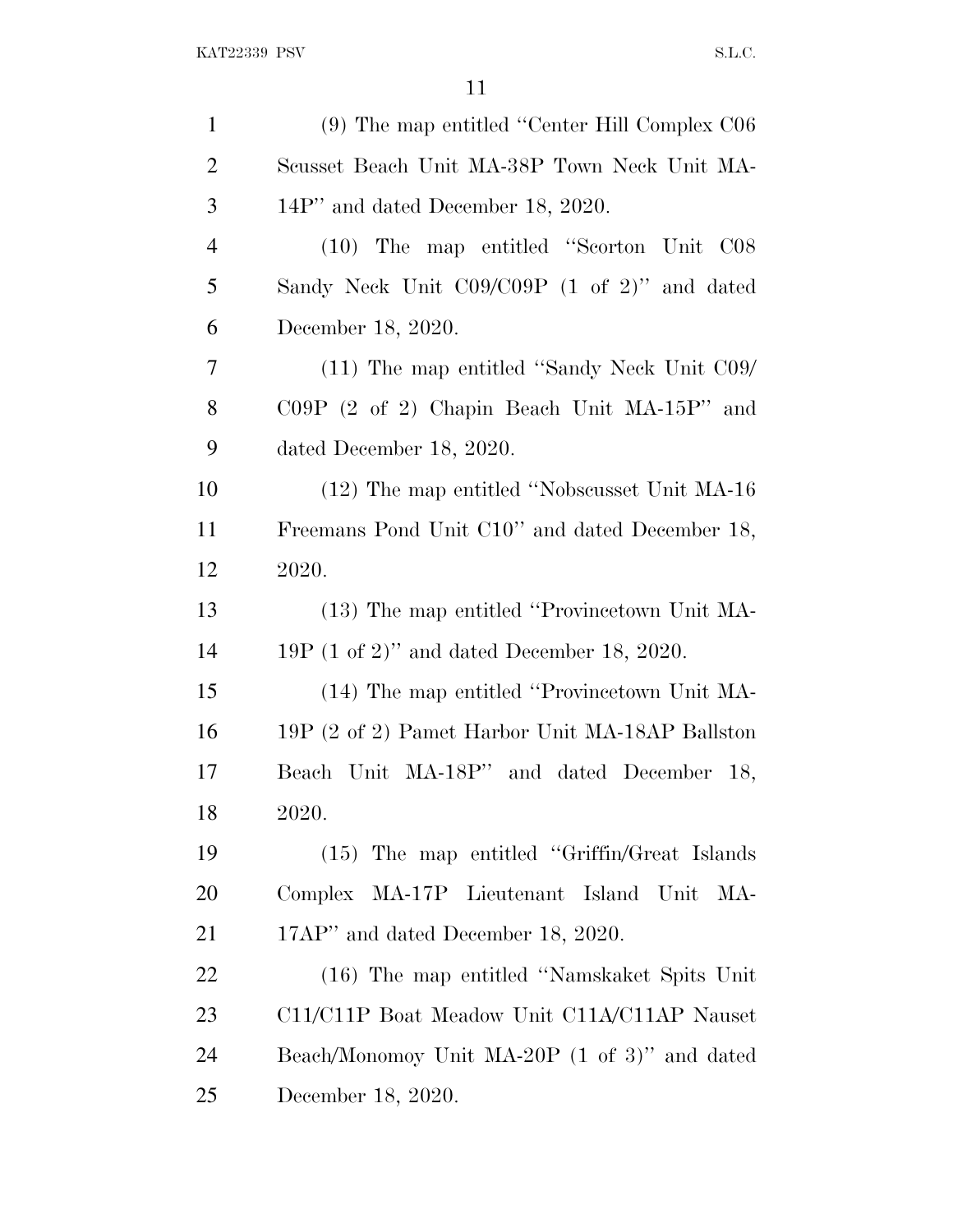| $\mathbf{1}$   | (17) The map entitled "Nauset Beach/             |
|----------------|--------------------------------------------------|
| $\overline{2}$ | Monomoy Unit MA-20P (2 of 3) Harding Beach       |
| 3              | Unit MA-40P Chatham Roads Unit C12/C12P Red      |
| $\overline{4}$ | River Beach Unit MA-41P" and dated December      |
| 5              | 18, 2020.                                        |
| 6              | The<br>map entitled "Nauset<br>Beach/<br>(18)    |
| 7              | Monomoy Unit MA-20P (3 of 3)" and dated Decem-   |
| 8              | ber 18, 2020.                                    |
| 9              | (19) The map entitled "Davis Beach Unit MA-      |
| 10             | 23P Lewis Bay Unit C13/C13P" and dated Decem-    |
| 11             | ber 18, 2020.                                    |
| 12             | (20) The map entitled "Squaw Island Unit C14     |
| 13             | Centerville Unit C15/C15P Dead Neck Unit C16 (1) |
| 14             | of 2)" and dated December 18, 2020.              |
| 15             | (21) The map entitled "Dead Neck Unit C16        |
| 16             | (2 of 2) Popponesset Spit Unit C17 Waquoit Bay   |
| 17             | Unit C18 Falmouth Ponds Unit C18A" and dated     |
| 18             | December 18, 2020.                               |
| 19             | (22) The map entitled "Quissett Beach/Fal-       |
| 20             | mouth Beach Unit MA-42P Black Beach Unit C19,    |
| 21             | Little Sippewisset Marsh Unit C19P Chapoquoit    |
| 22             | Beach Unit MA-43/MA-43P Herring Brook Unit       |
| 23             | $MA-30$ " and dated December 18, 2020.           |
| 24             | (23) The map entitled "Squeteague Harbor         |
| 25             | Unit MA-31 Bassetts Island Unit MA-32 Phinneys   |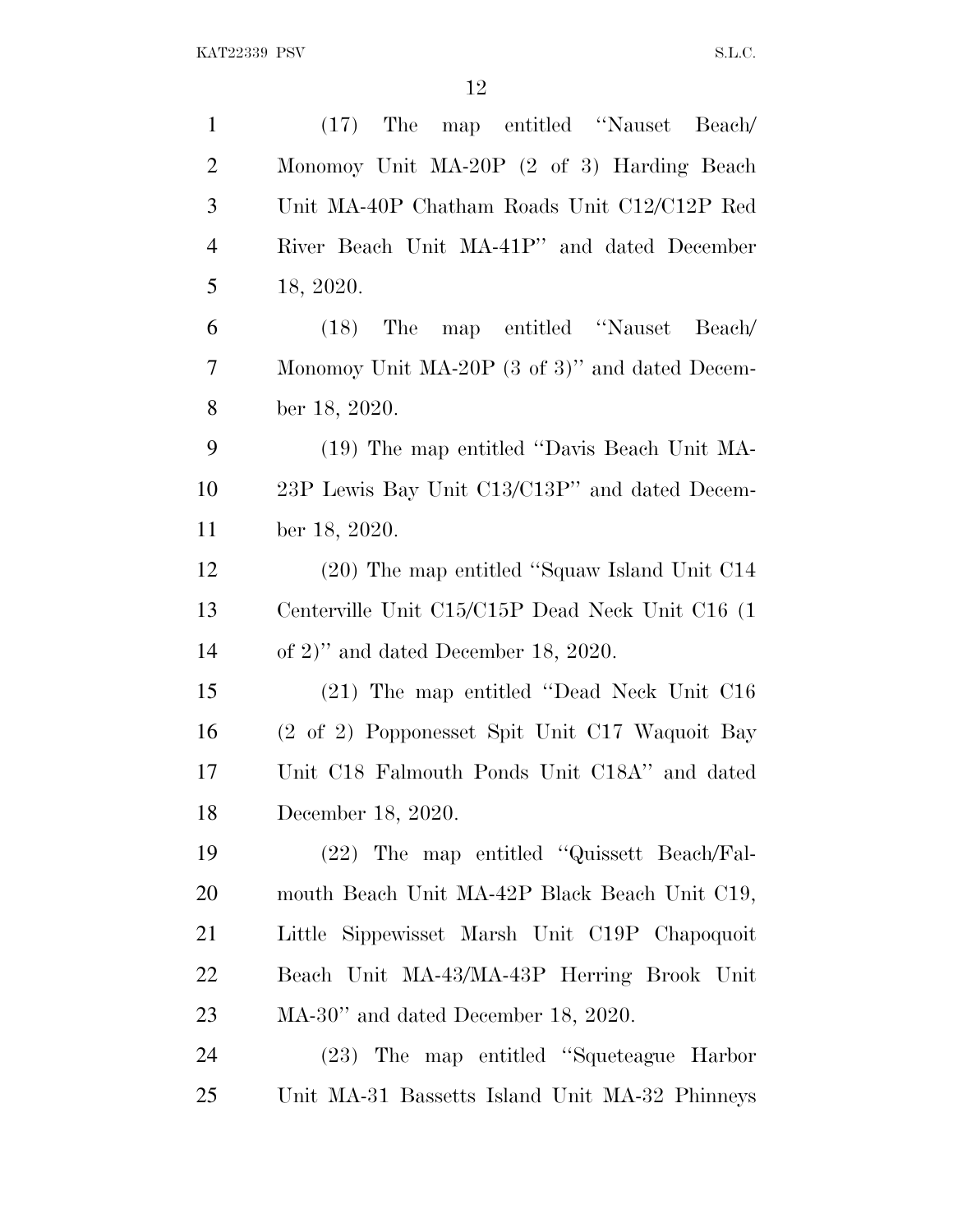$\begin{minipage}{0.9\linewidth} \textbf{KAT} 22339 \textbf{ PSV} \end{minipage}$ 

| $\mathbf{1}$   | Harbor Unit MA-33 Buzzards Bay Complex C19A                 |
|----------------|-------------------------------------------------------------|
| $\overline{2}$ | $(1 \text{ of } 3)$ " and dated December 18, 2020.          |
| 3              | (24) The map entitled "Buzzards Bay Complex"                |
| 4              | $C19AP$ (2 of 3) Planting Island Unit MA-35" and            |
| 5              | dated December 18, 2020.                                    |
| 6              | (25) The map entitled "Buzzards Bay Complex"                |
| 7              | C19A (3 of 3) West Sconticut Neck Unit C31A                 |
| 8              | C31AP Little Bay Unit MA-47P Harbor View Unit               |
| 9              | C31B" and dated December 18, 2020.                          |
| 10             | (26) The map entitled "Round Hill Unit MA-                  |
| 11             | 36, Mishaum Point Unit C32 Demarest Lloyd Park              |
| 12             | Unit MA-37P Little Beach Unit C33 (1 of 2) Round            |
| 13             | Hill Point Unit MA-45P, Teal Pond Unit MA-46"               |
| 14             | and dated December 18, 2020.                                |
| 15             | (27) The map entitled "Little Beach Unit C33                |
| 16             | (2 of 2) Horseneck Beach Unit C34/C34P Rich-                |
| 17             | mond/Cockeast Ponds Unit C35" and dated Decem-              |
| 18             | ber 18, 2020.                                               |
| 19             | $(28)$ The map entitled "Coatue Unit C20/C20P               |
| 20             | $(1 \text{ of } 2)$ Sesachacha Pond Unit C21" and dated De- |
| 21             | cember 18, 2020.                                            |
| 22             | $(29)$ The map entitled "Coatue Unit C20/C20P               |
| 23             | (2 of 2) Cisco Beach Unit C22P Esther Island Com-           |
| 24             | plex $C23/23P$ (1 of 2) Tuckernuck Island Unit $C24$        |
| 25             | $(1 \text{ of } 2)$ " and dated December 18, 2020.          |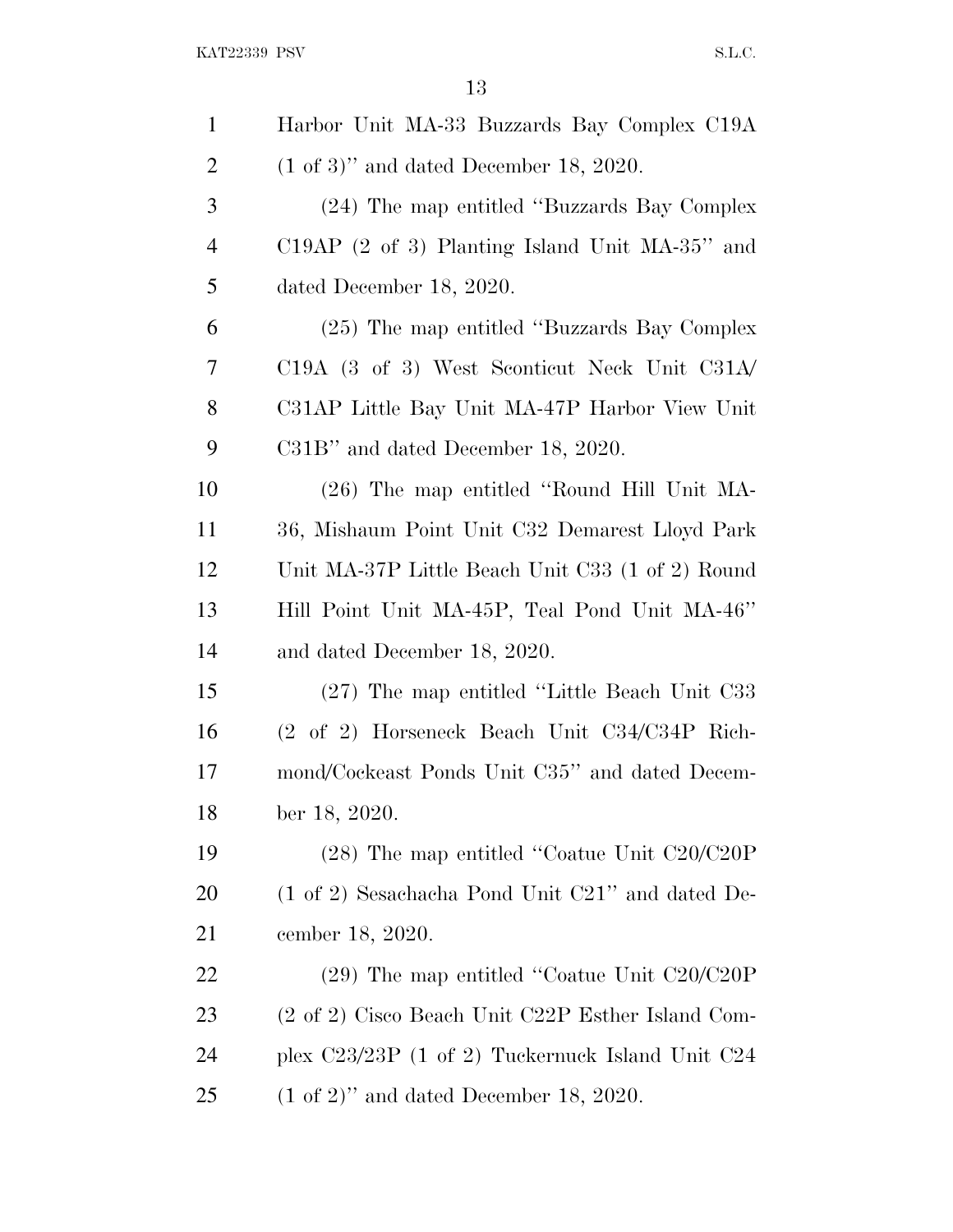| $\mathbf{1}$   | (30) The map entitled "Esther Island Complex"                         |
|----------------|-----------------------------------------------------------------------|
| $\overline{2}$ | $C23$ (2 of 2) Tuckernuck Island Unit $C24$ (2 of 2)                  |
| 3              | Muskeget Island Unit C25" and dated December 18,                      |
| $\overline{4}$ | 2020.                                                                 |
| 5              | (31) The map entitled "Harthaven Unit MA-                             |
| 6              | 26, Edgartown Beach Unit MA-27P Trapps Pond                           |
| 7              | Unit MA-27, Eel Pond Beach Unit C26 Cape Poge                         |
| 8              | Unit C27, Norton Point Unit MA-28P South Beach                        |
| 9              | Unit $C28$ (1 of 2)" and dated December 18, 2020.                     |
| 10             | (32) The map entitled "South Beach Unit C28                           |
| 11             | $(2 \text{ of } 2)$ " and dated December 18, 2020.                    |
| 12             | (33) The map entitled "Squibnocket Complex"                           |
| 13             | C <sub>29</sub> /C <sub>29</sub> P Nomans Land Unit MA-29P" and dated |
| 14             | December 18, 2020.                                                    |
| 15             | (34) The map entitled "James Pond Unit C29A                           |
| 16             | Mink Meadows Unit C29B Naushon Island Complex                         |
| 17             | $MA-24$ (1 of 2)" and dated December 18, 2020.                        |
| 18             | (35) The map entitled "Naushon Island Com-                            |
| 19             | plex MA-24 $(2 \text{ of } 2)$ Elizabeth Island Unit C31 $(1$         |
| 20             | of 2)" and dated December 18, 2020.                                   |
| 21             | (36) The map entitled "Elizabeth Island Unit"                         |
| 22             | $C31$ (2 of 2) Penikese Island Unit MA-25P" and                       |
| 23             | dated December 18, 2020.                                              |
| 24             | (37) The map entitled "Cedar Cove Unit"                               |
| 25             | $C34A''$ and dated December 18, 2020.                                 |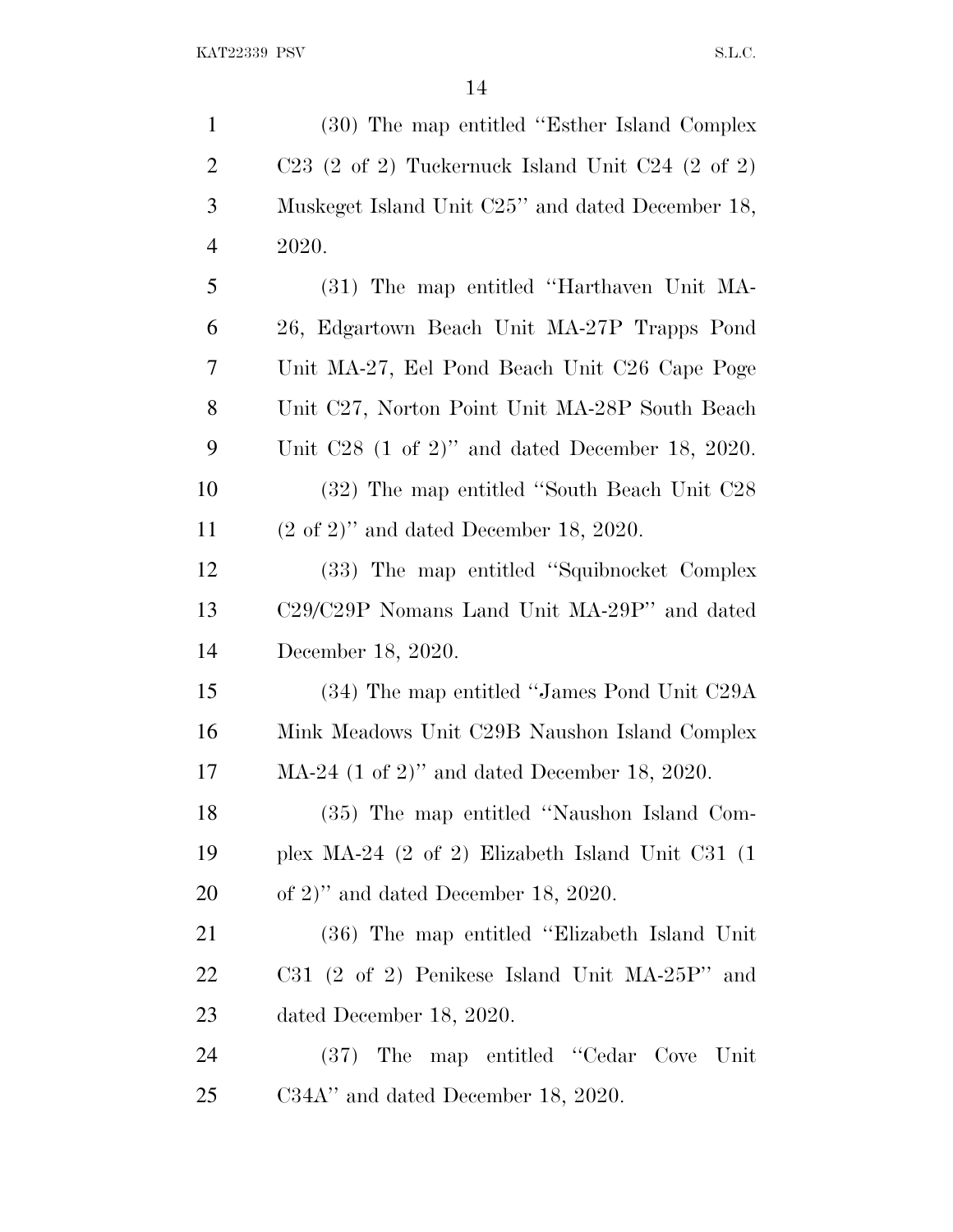| $\mathbf{1}$   | (38) The map entitled "Little Compton Ponds"      |
|----------------|---------------------------------------------------|
| $\overline{2}$ | Unit D01 Tunipus Pond Unit D01P Brown Point       |
| 3              | Unit RI-01" and dated December 18, 2020.          |
| $\overline{4}$ | (39) The map entitled "Fogland Marsh Unit"        |
| 5              | D02/D02P, Sapowet Point Unit RI-02/RI-02P         |
| 6              | McCorrie Point Unit RI-02A Sandy Point Unit RI-   |
| 7              | 03P Prudence Island Complex D02B/D02BP (1 of      |
| 8              | $3)$ " and dated December 18, 2020.               |
| 9              | (40) The map entitled "Prudence Island Com-       |
| 10             | plex $D02B/D02BP$ (2 of 3)" and dated December    |
| 11             | 18, 2020.                                         |
| 12             | (41) The map entitled "Prudence Island Com-       |
| 13             | plex $D02B/D02BP$ (3 of 3)" and dated December    |
| 14             | 18, 2020.                                         |
| 15             | (42) The map entitled "West Narragansett Bay      |
| 16             | Complex D02C" and dated December 18, 2020.        |
| 17             | (43) The map entitled "Fox Hill Marsh Unit        |
| 18             | RI-08/RI-08P Bonnet Shores Beach Unit RI-09       |
| 19             | Narragansett Beach Unit RI-10/RI-10P" and dated   |
| 20             | December 18, 2020.                                |
| 21             | (44) The map entitled "Seaweed Beach Unit"        |
| 22             | RI-11P East Matunuck Beach Unit RI-12P Point      |
| 23             | Judith Unit RI-14P, Card Ponds Unit D03/D03P      |
| 24             | Green Hill Beach Unit D04 (1 of 2)" and dated De- |
| 25             | cember 18, 2020.                                  |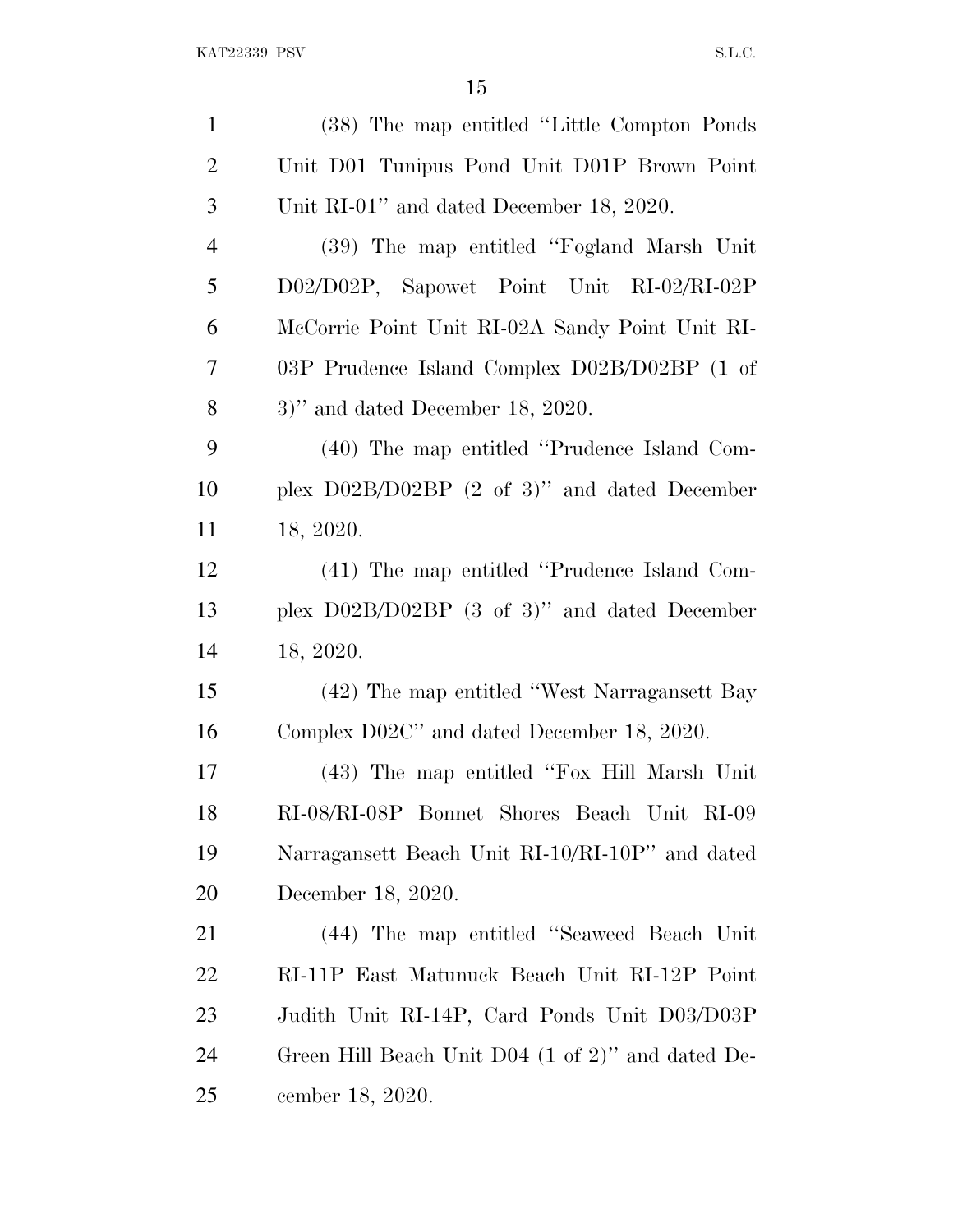| $\mathbf{1}$   | (45) The map entitled "Green Hill Beach Unit"   |
|----------------|-------------------------------------------------|
| $\overline{2}$ | D04 (2 of 2) East Beach Unit D05P               |
| 3              | Quonochontaug Beach Unit D06/D06P" and dated    |
| $\overline{4}$ | December 18, 2020.                              |
| 5              | (46) The map entitled "Misquamicut Beach"       |
| 6              | Unit RI-13P Maschaug Ponds Unit D07 Napatree    |
| 7              | Unit D08/D08P" and dated December 18, 2020.     |
| 8              | (47) The map entitled "Block Island Unit D09/   |
| 9              | D09P" and dated December 18, 2020.              |
| 10             | (48) The map entitled "Wilcox Beach Unit E01    |
| 11             | Ram Island Unit E01A Mason Island Unit CT-01"   |
| 12             | and dated December 18, 2020.                    |
| 13             | (49) The map entitled "Bluff Point Unit CT-     |
| 14             | 02 Goshen Cove Unit E02" and dated December 18, |
| 15             | 2020.                                           |
| 16             | (50) The map entitled "Jordan Cove Unit E03,    |
| 17             | Niantic Bay Unit E03A Old Black Point Unit CT-  |
| 18             | 03, Hatchett Point Unit CT-04 Little Pond Unit  |
| 19             | CT-05, Mile Creek Unit CT-06" and dated Decem-  |
| 20             | ber 18, 2020.                                   |
| 21             | (51) The map entitled "Griswold Point Unit"     |
| 22             | CT-07 Lynde Point Unit E03B Cold Spring Brook   |
| 23             | Unit CT-08" and dated December 18, 2020.        |
| 24             | (52) The map entitled "Menunketesuck Island     |
| 25             | Unit E04 Hammonasset Point Unit E05<br>Toms     |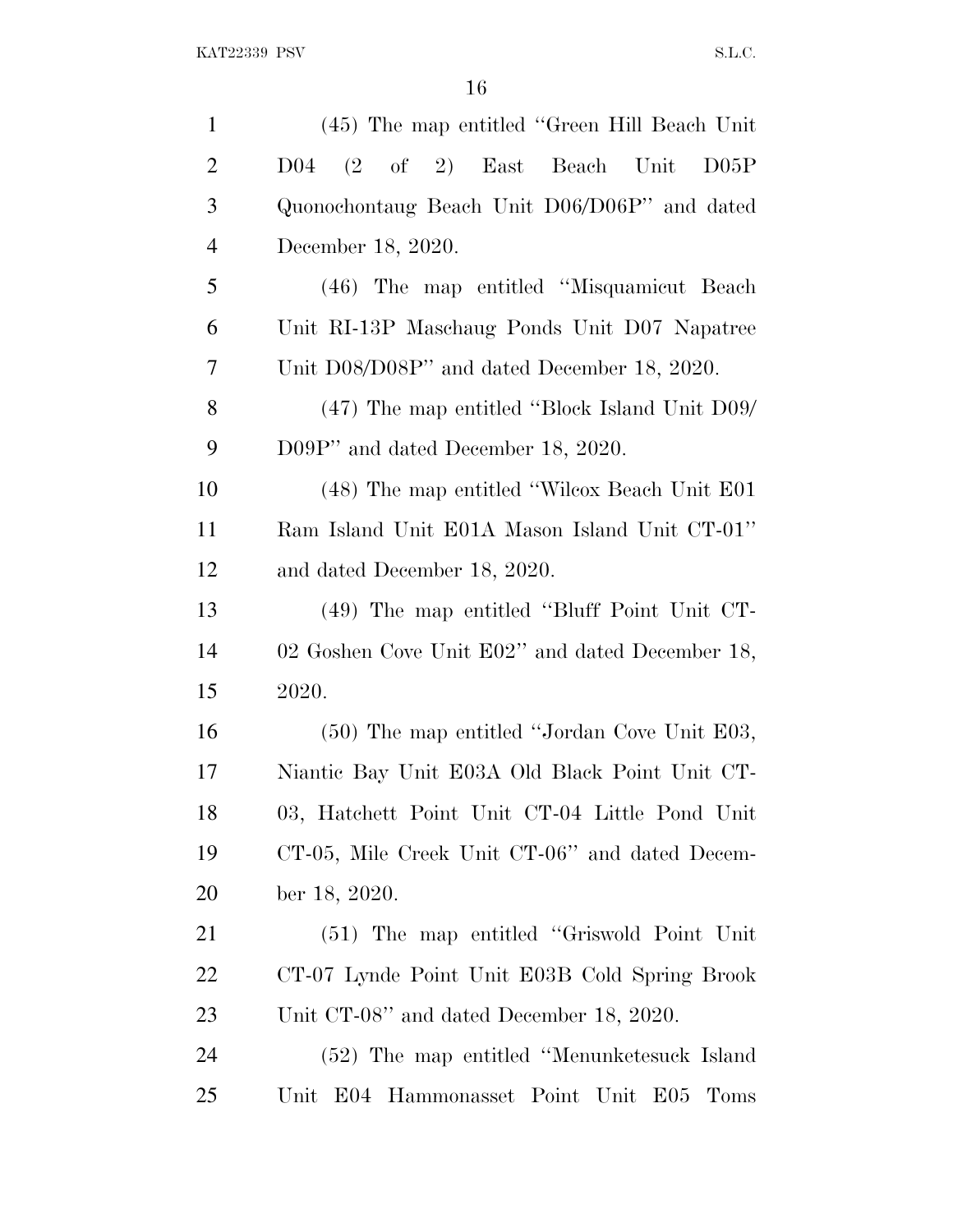| $\mathbf{1}$   | Creek Unit CT-10 Seaview Beach Unit CT-11" and  |
|----------------|-------------------------------------------------|
| $\overline{2}$ | dated December 18, 2020.                        |
| 3              | (53) The map entitled "Lindsey Cove Unit CT-    |
| $\overline{4}$ | 12 Kelsey Island Unit CT-13 Nathan Hale Park    |
| 5              | Unit CT-14P Morse Park Unit CT-15P" and dated   |
| 6              | December 18, 2020.                              |
| 7              | (54) The map entitled "Milford Point Unit E07   |
| 8              | Long Beach Unit CT-18P Fayerweather Island Unit |
| 9              | E08AP" and dated December 18, 2020.             |
| 10             | (55) The map entitled "Norwalk Islands Unit"    |
| 11             | $E09/E09P'$ and dated December 18, 2020.        |
| 12             | (56) The map entitled "Jamaica Bay Unit NY-     |
| 13             | $60P$ (1 of 2)" and dated December 18, 2020.    |
| 14             | (57) The map entitled "Jamaica Bay Unit NY-     |
| 15             | $60P$ (2 of 2)" and dated December 18, 2020.    |
| 16             | (58) The map entitled "Sands Point Unit NY-     |
| 17             | 03 Prospect Point Unit NY-04P Dosoris Pond Unit |
| 18             | NY-05P" and dated December 18, 2020.            |
| 19             | (59) The map entitled "The Creek Beach Unit"    |
| 20             | NY-06/NY-06P Centre Island Beach Unit NY-07P,   |
| 21             | Centre Island Unit NY-88 Lloyd Beach Unit NY-   |
| 22             | 09P Lloyd Point Unit NY-10/NY-10P" and dated    |
| 23             | December 18, 2020.                              |
| 24             | (60) The map entitled "Lloyd Harbor Unit NY-    |
| 25             | 11/NY-11P, Eatons Neck Unit F02 Hobart Beach    |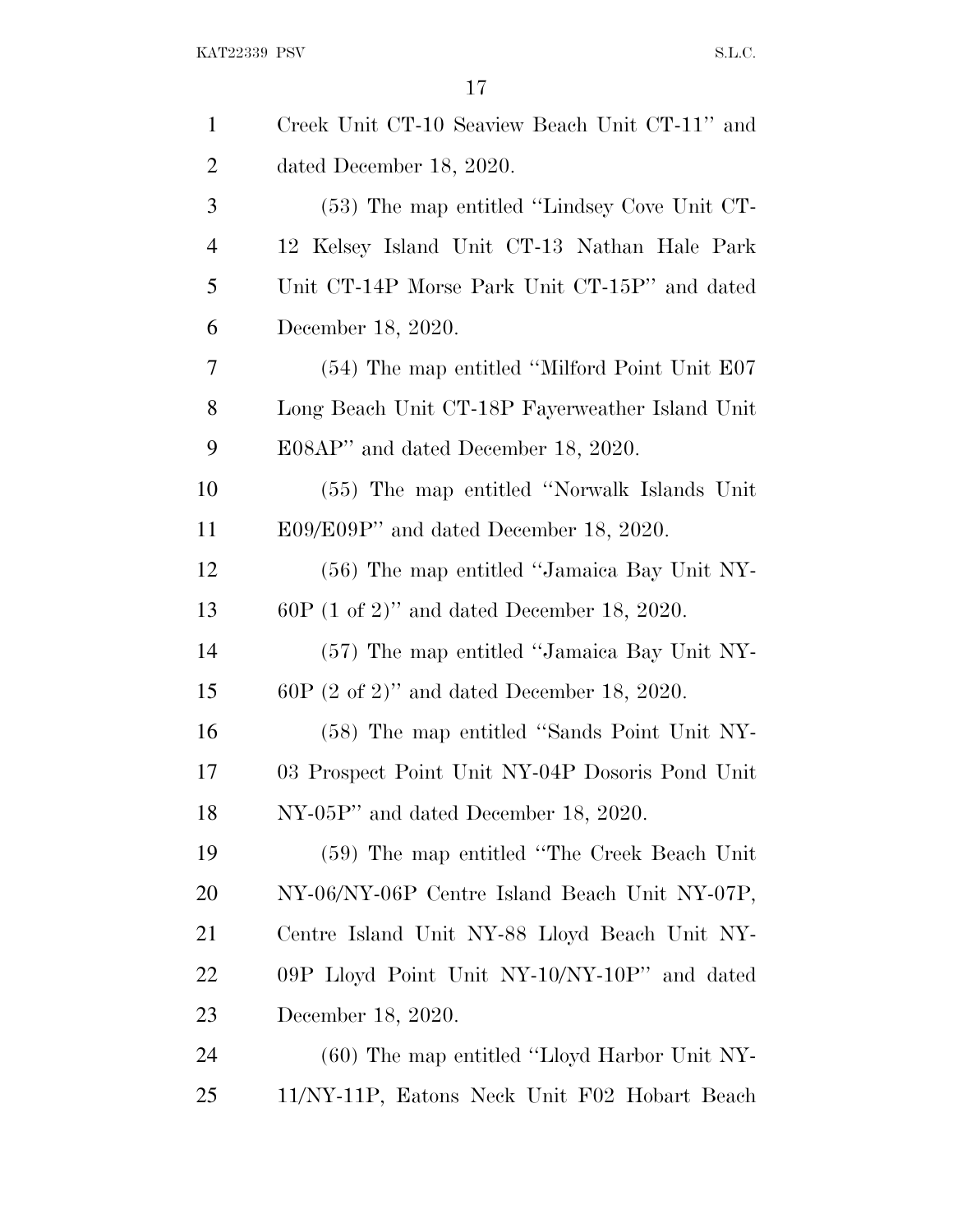| $\mathbf{1}$   | Unit NY-13, Deck Island Harbor Unit NY-89       |
|----------------|-------------------------------------------------|
| $\overline{2}$ | Centerpoint Harbor Unit NY-12, Crab Meadow Unit |
| 3              | NY-14" and dated December 18, 2020.             |
| $\overline{4}$ | (61) The map entitled "Sunken Meadow Unit"      |
| 5              | NY-15/NY-15P Stony Brook Harbor Unit NY-16 (1)  |
| 6              | of 2)" and dated December 18, 2020.             |
| 7              | (62) The map entitled "Stony Brook Harbor"      |
| 8              | Unit NY-16/NY-16P (2 of 2) Crane Neck Unit      |
| 9              | F04P Old Field Beach Unit F05/F05P Cedar Beach  |
| 10             | Unit NY-17/NY-17P" and dated December 18,       |
| 11             | 2020.                                           |
| 12             | (63) The map entitled "Wading River Unit NY-    |
| 13             | 18 Baiting Hollow Unit NY-19P" and dated Decem- |
| 14             | ber 18, 2020.                                   |
| 15             | (64) The map entitled "Luce Landing Unit"       |
| 16             | NY-20P, Mattituck Inlet Unit NY-21P East Creek  |
| 17             | Unit NY-34P, Indian Island Unit NY-35P Flanders |
| 18             | Bay Unit NY-36/NY-36P, Red Creek Pond Unit      |
| 19             | NY-37 Iron Point Unit NY-97P" and dated Decem-  |
| 20             | ber 18, 2020.                                   |
| 21             | (65) The map entitled "Goldsmith Inlet Unit"    |
| 22             | NY-22P, Pipes Cove Unit NY-26 (1 of 2) Southold |
| 23             | Bay Unit NY-28, Cedar Beach Point Unit NY-29P   |
| 24             | (1 of 2) Hog Neck Bay Unit NY-30 Peconic Dunes  |
| 25             | Unit NY-90P" and dated December 18, 2020.       |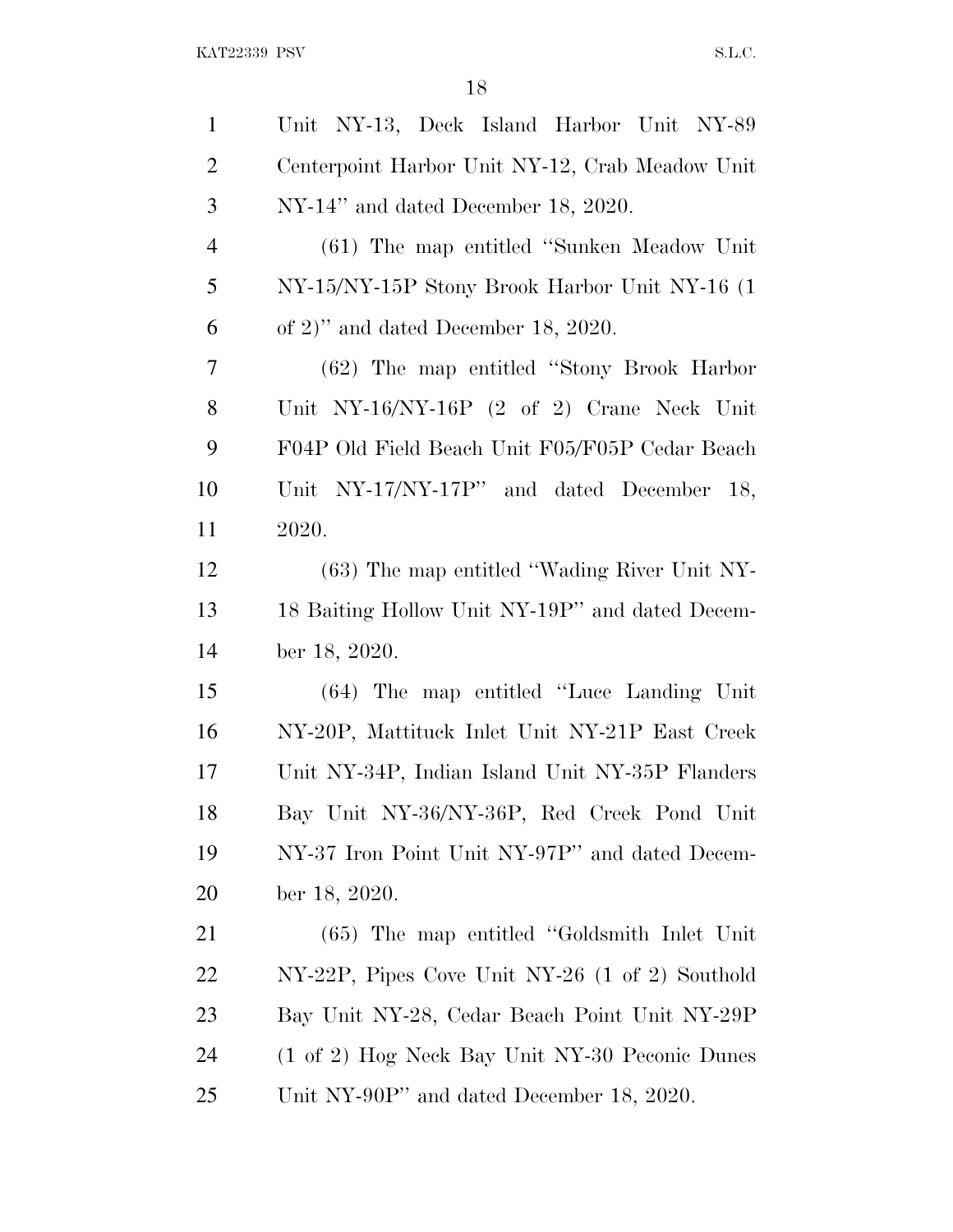| $\mathbf{1}$   | (66) The map entitled "Little Creek Unit NY-              |
|----------------|-----------------------------------------------------------|
| $\overline{2}$ | 31/NY-31P, Cutchogue Harbor Unit NY-31A Downs             |
| 3              | Creek Unit NY-32, Robins Island Unit NY-33                |
| $\overline{4}$ | Squire Pond Unit NY-38, Cow Neck Unit NY-39               |
| 5              | North Sea Harbor Unit NY-40/NY-40P, Cold                  |
| 6              | Spring Pond Unit NY-92" and dated December 18,            |
| $\tau$         | 2020.                                                     |
| 8              | (67) The map entitled "Truman Beach Unit"                 |
| 9              | NY-23/NY-23P Orient Beach Unit NY-25P Hay                 |
| 10             | Beach Point Unit NY-47" and dated December 18,            |
| 11             | 2020.                                                     |
| 12             | $(68)$ The map entitled "F06, NY-26 $(2 \text{ of } 2)$ , |
| 13             | NY-27, NY-29P (2 of 2), NY-41P NY-42, NY-43/              |
| 14             | NY-43P, NY-44, NY-45 NY-46, NY-48, NY-49,                 |
| 15             | NY-50 NY-51P, NY-93, NY-94, NY-95P" and                   |
| 16             | dated December 18, 2020.                                  |
| 17             | (69) The map entitled "Gardiners Island Bar-              |
| 18             | riers Unit F09 (1 of 2) Plum Island Unit NY-24"           |
| 19             | and dated December 18, 2020.                              |
| 20             | (70) The map entitled "Sammys Beach Unit"                 |
| 21             | F08A, Accabonac Harbor Unit F08B Gardiners Is-            |
| 22             | land Barriers Unit F09 (2 of 2) Napeague Unit             |
| 23             | F10P (1 of 2), Hog Creek Unit NY-52 Amagansett            |
| 24             | Unit NY-56/NY-56P, Bell Park Unit NY-96P" and             |
| 25             | dated December 18, 2020.                                  |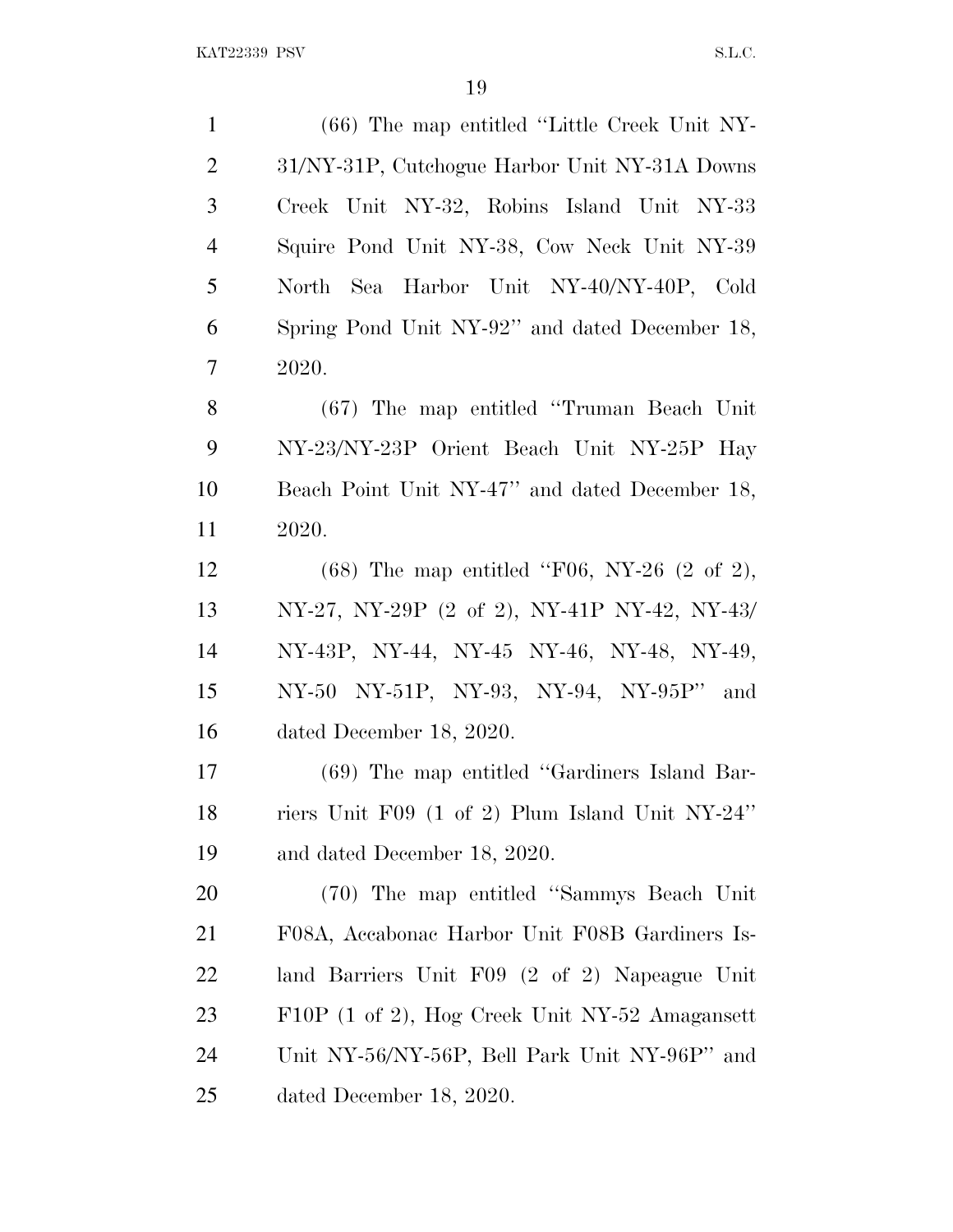| $\mathbf{1}$   | (71) The map entitled "Fisher Island Barriers"          |
|----------------|---------------------------------------------------------|
| $\overline{2}$ | Unit F01" and dated December 18, 2020.                  |
| 3              | (72) The map entitled "Big Reed Pond Unit"              |
| $\overline{4}$ | NY-53P Oyster Pond Unit NY-54P Montauk Point            |
| 5              | Unit NY-55P" and dated December 18, 2020.               |
| 6              | $(73)$ The map entitled "Napeague Unit F10/             |
| 7              | F10P $(2 \text{ of } 2)$ " and dated December 18, 2020. |
| $8\,$          | (74) The map entitled "Mecox Unit F11                   |
| 9              | Georgica/Wainscott Ponds Unit NY-57 Sagaponack          |
| 10             | Pond Unit NY-58/NY-58P" and dated December              |
| 11             | 18, 2020.                                               |
| 12             | (75) The map entitled "Southampton Beach"               |
| 13             | Unit F12 Tiana Beach Unit F13/F13P" and dated           |
| 14             | December 18, 2020.                                      |
| 15             | (76) The map entitled "Fire Island Unit NY-             |
| 16             | $59P$ (1 of 6)" and dated December 18, 2020.            |
| 17             | (77) The map entitled "Fire Island Unit NY-             |
| 18             | $59P$ (2 of 6)" and dated December 18, 2020.            |
| 19             | (78) The map entitled "Fire Island Unit NY-             |
| <b>20</b>      | $59P$ (3 of 6)" and dated December 18, 2020.            |
| 21             | (79) The map entitled "Fire Island Unit NY-             |
| <u>22</u>      | $59/NY-59P$ (4 of 6)" and dated December 18, 2020.      |
| 23             | (80) The map entitled "Fire Island Unit NY-             |
| 24             | $59/NY-59P$ (5 of 6)" and dated December 18, 2020.      |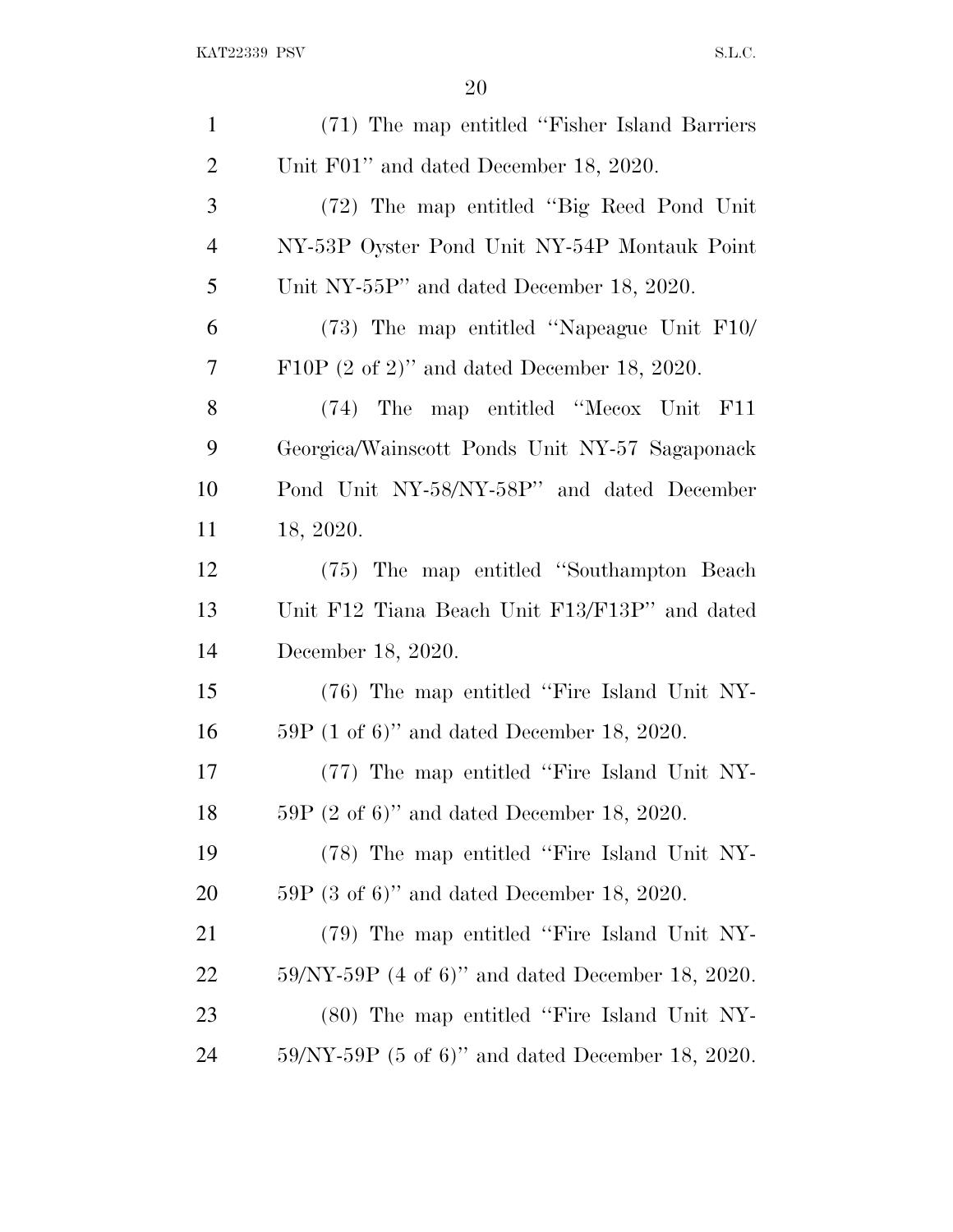| $\mathbf{1}$   | (81) The map entitled "Fire Island Unit NY-            |
|----------------|--------------------------------------------------------|
| $\overline{2}$ | $59/NY-59P$ (6 of 6)" and dated December 18, 2020.     |
| 3              | (82) The map entitled "Sandy Hook Unit NJ-             |
| $\overline{4}$ | 01P Monmouth Cove Unit NJ-17P" and dated De-           |
| 5              | cember 18, 2020.                                       |
| 6              | (83) The map entitled "Navesink/Shrewsbury             |
| 7              | Complex NJ-04A/NJ-04AP" and dated December             |
| 8              | 18, 2020.                                              |
| 9              | (84) The map entitled "Metedeconk Neck Unit"           |
| 10             | NJ-04B/NJ-04BP" and dated December 18, 2020.           |
| 11             | (85) The map entitled "Island Beach Unit NJ-           |
| 12             | $05P$ (1 of 2)" and dated December 18, 2020.           |
| 13             | (86) The map entitled "Island Beach Unit NJ-           |
| 14             | $05P$ (2 of 2)" and dated December 18, 2020.           |
| 15             | (87) The map entitled "Cedar Bonnet Island             |
| 16             | Unit NJ-06/NJ-06P" and dated December 18,              |
| 17             | 2020.                                                  |
| 18             | (88) The map entitled "Brigantine Unit NJ-             |
| 19             | 07P $(1 \text{ of } 4)$ " and dated December 18, 2020. |
| 20             | (89) The map entitled "Brigantine Unit NJ-             |
| 21             | 07P $(2 \text{ of } 4)$ " and dated December 18, 2020. |
| 22             | (90) The map entitled "Brigantine Unit NJ-             |
| 23             | 07P $(3 \text{ of } 4)$ " and dated December 18, 2020. |
| 24             | (91) The map entitled "Brigantine Unit NJ-             |
| 25             | 07P $(4 \text{ of } 4)$ " and dated December 18, 2020. |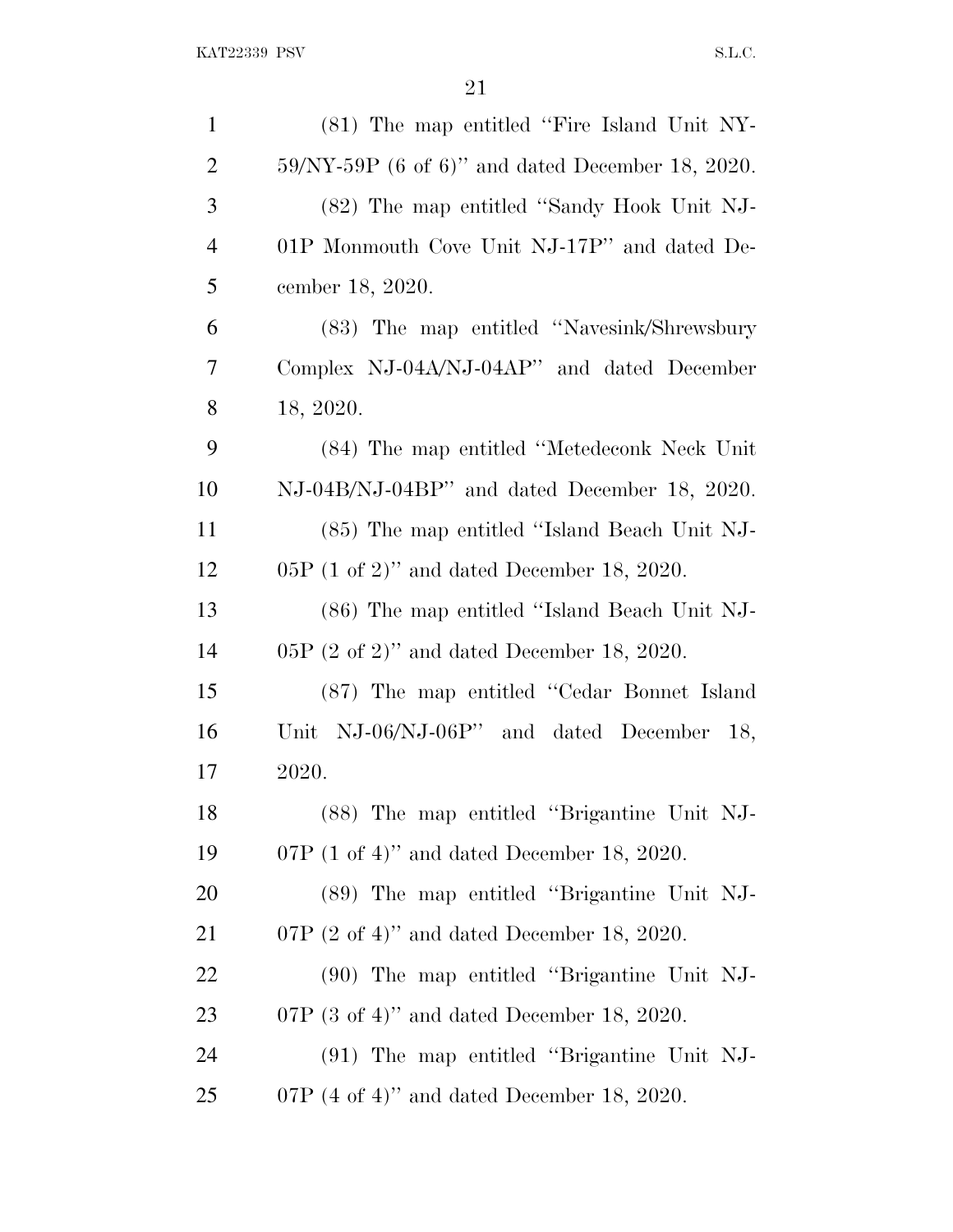| $\mathbf{1}$   | (92) The map entitled "Corson's Inlet Unit NJ-              |
|----------------|-------------------------------------------------------------|
| $\overline{c}$ | 08P" and dated December 18, 2020.                           |
| 3              | (93) The map entitled "Stone Harbor Unit NJ-                |
| $\overline{4}$ | $09/NJ-09P'$ and dated December 18, 2020.                   |
| 5              | (94) The map entitled "Two Mile Beach Unit"                 |
| 6              | NJ-20P Cape May Unit NJ-10P Highee Beach Unit               |
| 7              | NJ-11P" and dated December 18, 2020.                        |
| 8              | (95) The map entitled "Sunray Beach Unit NJ-                |
| 9              | 21P Del Haven Unit NJ-12/NJ-12P Kimbles Beach               |
| 10             | Unit NJ-13 Moores Beach Unit NJ-14/NJ-14P (1)               |
| 11             | of 3)" and dated December 18, 2020.                         |
| 12             | (96) The map entitled "Moores Beach Unit NJ-                |
| 13             | $14/NJ-14P$ (2 of 3)" and dated December 18, 2020.          |
| 14             | (97) The map entitled "Moores Beach Unit NJ-                |
| 15             | $14/NJ-14P$ (3 of 3)" and dated December 18, 2020.          |
| 16             | (98) The map entitled "Little Creek Unit DE-                |
| 17             | $01/DE-01P$ (1 of 2) Broadkill Beach Unit H00/              |
| 18             | $H00P$ (1 of 4)" and dated December 18, 2020.               |
| 19             | (99) The map entitled "Broadkill Beach Unit"                |
| <b>20</b>      | H00/H00P $(2 \text{ of } 4)$ " and dated December 18, 2020. |
| 21             | (100) The map entitled "Broadkill Beach Unit"               |
| 22             | $H00/H00P$ (3 of 4)" and dated December 18, 2020.           |
| 23             | (101) The map entitled "Broadkill Beach Unit"               |
| 24             | H00/H00P (4 of 4) Beach Plum Island Unit DE-                |
| 25             | $02P''$ and dated December 18, 2020.                        |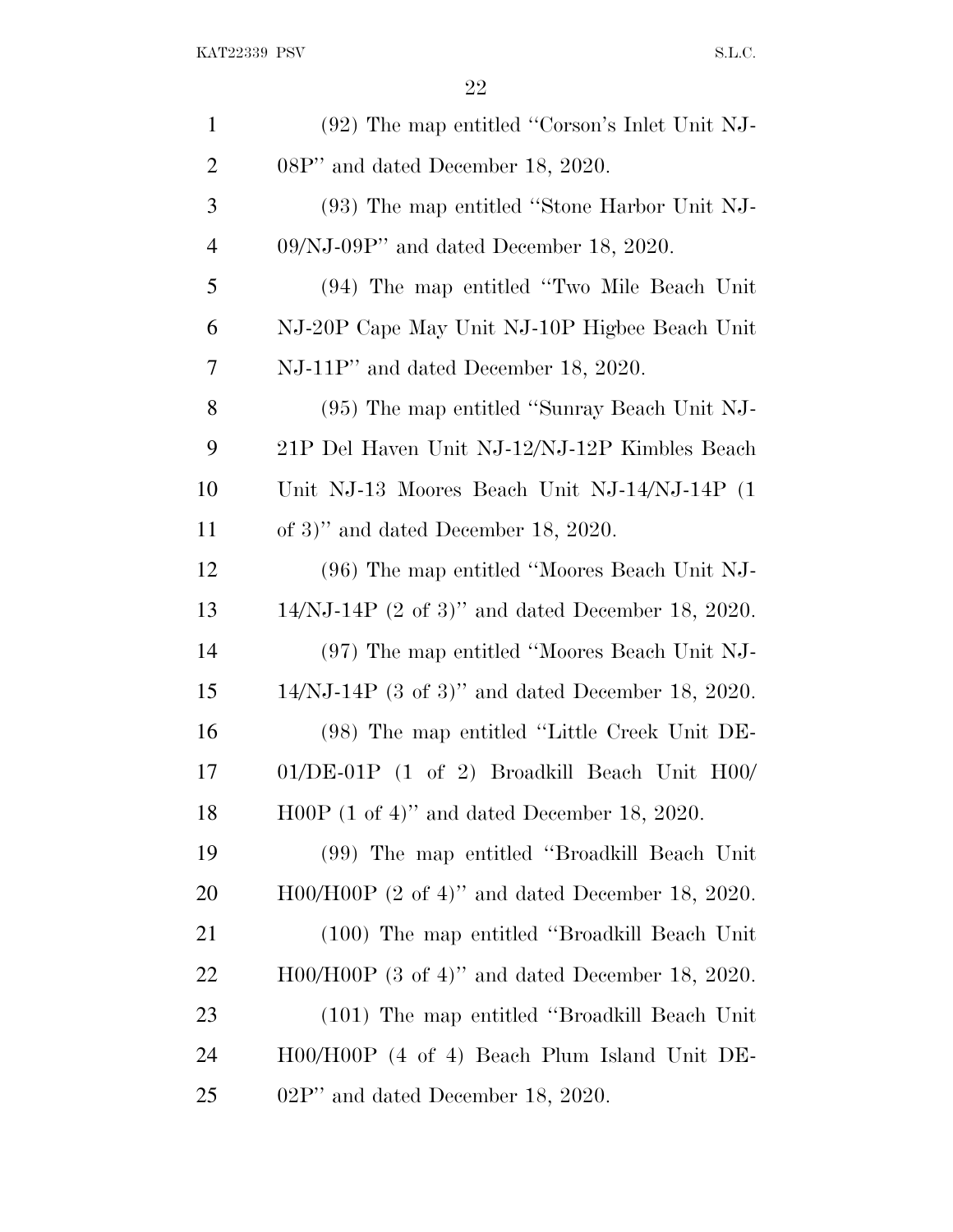| $\mathbf{1}$             | (102) The map entitled "Cape Henlopen Unit"                              |
|--------------------------|--------------------------------------------------------------------------|
| $\overline{2}$           | DE-03P Silver Lake Unit DE-06" and dated De-                             |
| 3                        | cember 18, 2020.                                                         |
| $\overline{4}$           | (103) The map entitled "Fenwick Island Unit"                             |
| 5                        | DE-08P" and dated December 18, 2020.                                     |
| 6                        | (104) The map entitled "Bombay Hook Unit"                                |
| $\overline{\mathcal{L}}$ | DE-11P $(2 \text{ of } 2)$ Little Creek Unit DE-01P $(2 \text{ of } 2)$  |
| 8                        | $2)$ " and dated December 18, 2020.                                      |
| 9                        | (105) The map entitled "Assateague Island"                               |
| 10                       | Unit MD-01P $(1 \text{ of } 3)$ " and dated December 18,                 |
| 11                       | 2020.                                                                    |
| 12                       | (106) The map entitled "Assateague Island                                |
| 13                       | Unit MD-01P $(2 \text{ of } 3)$ " and dated December 18,                 |
| 14                       | 2020.                                                                    |
| 15                       | (107) The map entitled "Assateague Island"                               |
| 16                       | Unit MD-01P $(3 \text{ of } 3)$ " and dated December 18,                 |
| 17                       | 2020.                                                                    |
| 18                       | (108) The map entitled "Fair Island Unit MD-                             |
| 19                       | 02 Sound Shore Unit MD-03/MD-03P" and dated                              |
| 20                       | December 18, 2020.                                                       |
| 21                       | $(109)$ The map entitled "Cedar/Janes Islands"                           |
| 22                       | Unit MD-04P $(1 \text{ of } 2)$ Joes Cove Unit MD-06 $(1 \text{ of } 2)$ |
| 23                       | $2)$ " and dated December 18, 2020.                                      |
| 24                       | $(110)$ The map entitled "Cedar/Janes Islands"                           |
| 25                       | Unit MD-04P $(2 \text{ of } 2)$ Joes Cove Unit MD-06 $(2 \text{ of } 2)$ |
|                          |                                                                          |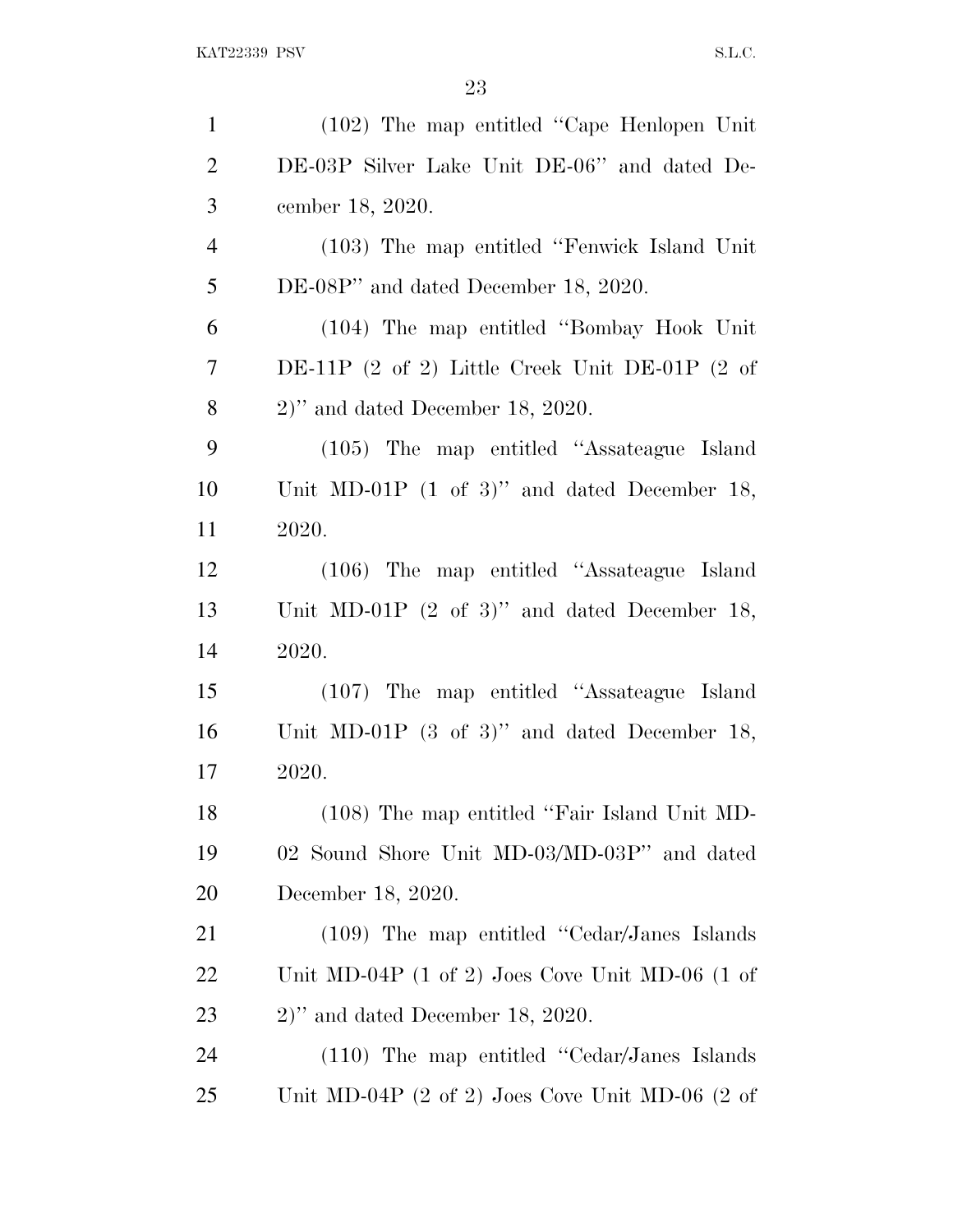| $\mathbf{1}$   | 2) Scott Point Unit MD-07P, Hazard Island Unit  |
|----------------|-------------------------------------------------|
| $\overline{2}$ | MD-08P St. Pierre Point Unit MD-09P" and dated  |
| 3              | December 18, 2020.                              |
| $\overline{4}$ | (111) The map entitled "Little Deal Island      |
| 5              | Unit MD-11 Deal Island Unit MD-12 Franks Island |
| 6              | Unit MD-14/MD-14P Long Point Unit MD-15" and    |
| $\tau$         | dated December 18, 2020.                        |
| 8              | (112) The map entitled "Stump Point Unit"       |
| 9              | $MD-16$ " and dated December 18, 2020.          |
| 10             | $(113)$ The map entitled "Martin Unit MD-17P"   |
| 11             | and dated December 18, 2020.                    |
| 12             | (114) The map entitled "Marsh Island Unit"      |
| 13             | MD-18P Holland Island Unit MD-19" and dated     |
| 14             | December 18, 2020.                              |
| 15             | (115) The map entitled "Jenny Island Unit"      |
| 16             | MD-20 Lower Hooper Island Unit MD-58" and       |
| 17             | dated December 18, 2020.                        |
| 18             | (116) The map entitled "Barren Island Unit"     |
| 19             | MD-21P Meekins Neck Unit MD-59" and dated De-   |
| 20             | cember 18, 2020.                                |
| 21             | (117) The map entitled "Hooper Point Unit"      |
| 22             | MD-22 Covey Creek Unit MD-24" and dated De-     |
| 23             | cember 18, 2020.                                |
|                |                                                 |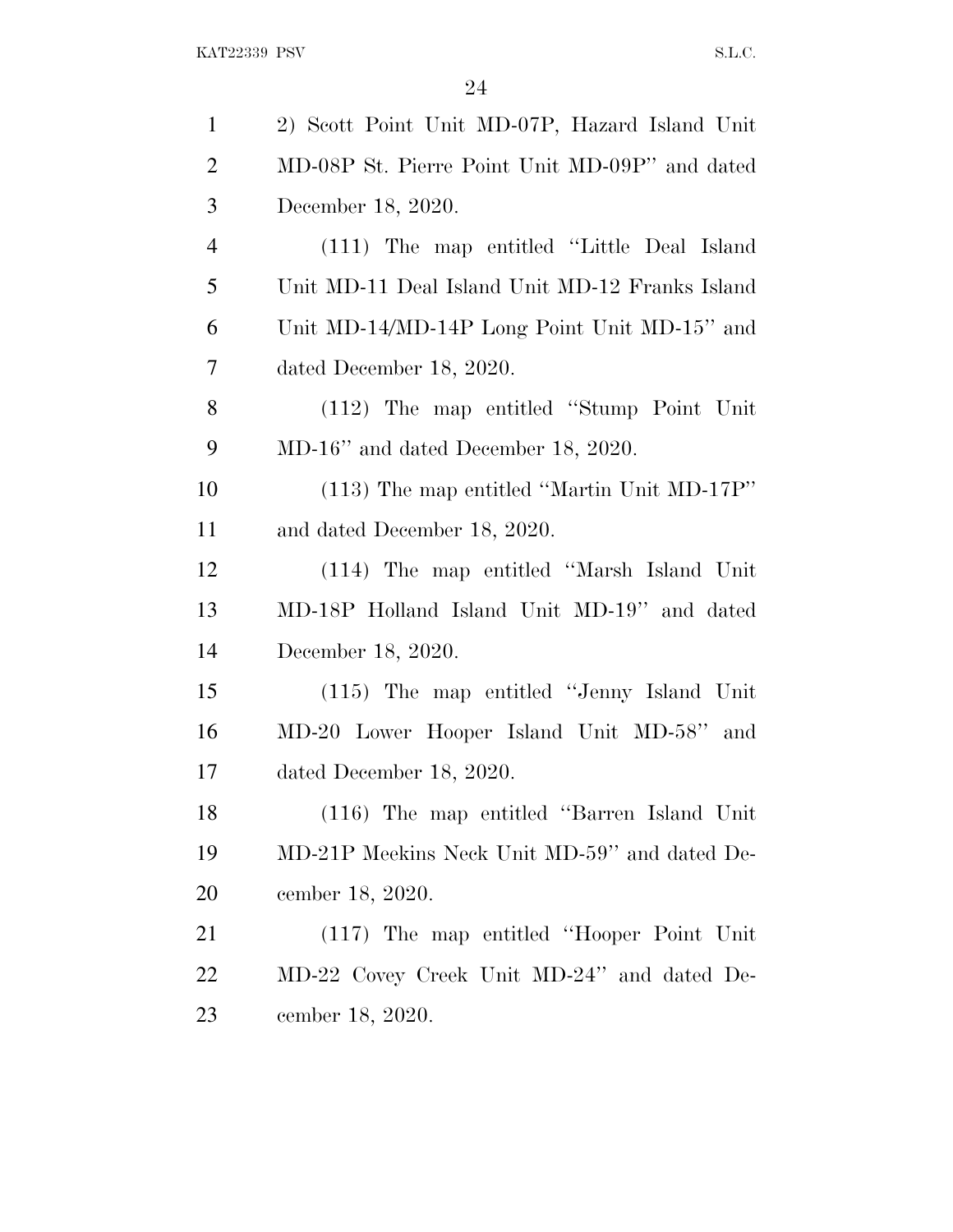| $\mathbf{1}$   | (118) The map entitled "Boone Creek Unit"       |
|----------------|-------------------------------------------------|
| $\overline{2}$ | MD-26 Benoni Point Unit MD-27 Chlora Point      |
| 3              | Unit MD-60" and dated December 18, 2020.        |
| $\overline{4}$ | (119) The map entitled "Lowes Point Unit"       |
| 5              | MD-28 Rich Neck Unit MD-29 Kent Point Unit      |
| 6              | $MD-30$ " and dated December 18, 2020.          |
| 7              | (120) The map entitled "Stevensville Unit MD-   |
| 8              | 32 Wesley Church Unit MD-33 Eastern Neck Island |
| 9              | Unit MD-34P Wilson Point Unit MD-35" and dated  |
| 10             | December 18, 2020.                              |
| 11             | (121) The map entitled "Tanner Creek Unit"      |
| 12             | MD-47 Point Lookout Unit MD-48P Potter Creek    |
| 13             | Unit MD-63 Bisco Creek Unit MD-49" and dated    |
| 14             | December 18, 2020.                              |
| 15             | (122) The map entitled "Biscoe Pond Unit"       |
| 16             | MD-61P, Carroll Pond Unit MD-62 St. Clarence    |
| 17             | Creek Unit MD-44 Deep Point Unit MD-45, Point   |
| 18             | Look-In Unit MD-46 Chicken Cock Creek Unit MD-  |
| 19             | $50"$ and dated December 18, 2020.              |
| 20             | (123) The map entitled "Drum Point Unit MD-     |
| 21             | 39 Lewis Creek Unit MD-40 Green Holly Pond Unit |
| 22             | $MD-41$ " and dated December 18, 2020.          |
| 23             | (124) The map entitled "Flag Ponds Unit MD-     |
| 24             | 37P Cove Point Marsh Unit MD-38/MD-38P" and     |
| 25             | dated December 18, 2020.                        |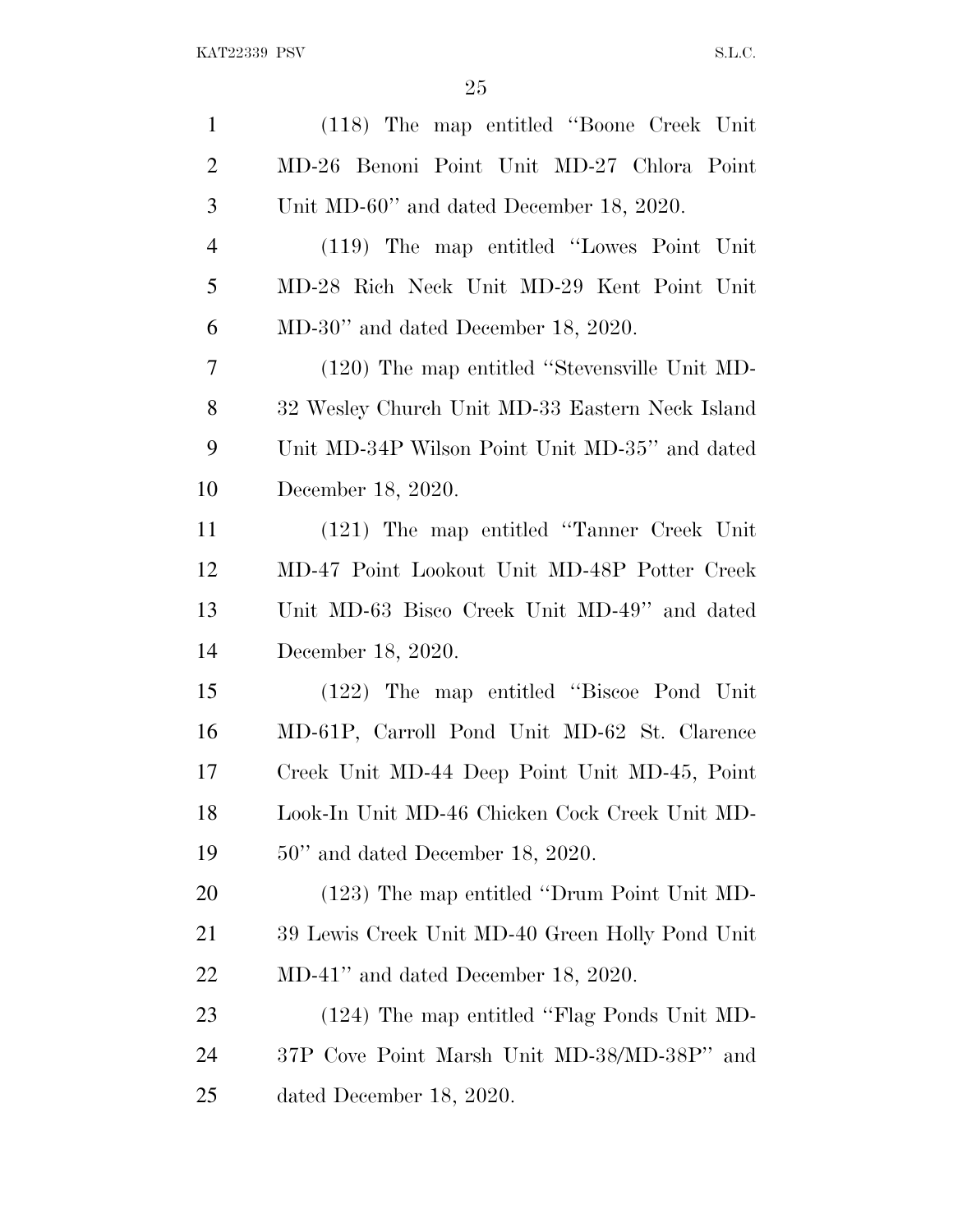| $\mathbf{1}$   | (125) The map entitled "Cherryfield Unit MD-             |
|----------------|----------------------------------------------------------|
| $\overline{2}$ | 64, Piney Point Creek Unit MD-51 McKay Cove              |
| 3              | Unit MD-52, Blake Creek Unit MD-53 Belvedere             |
| $\overline{4}$ | Creek Unit MD-54" and dated December 18, 2020.           |
| 5              | (126) The map entitled "St. Clements Island              |
| 6              | Unit MD-55P St. Catherine Island Unit MD-56"             |
| 7              | and dated December 18, 2020.                             |
| 8              | (127) The map entitled "Assateague Island"               |
| 9              | Unit VA-01P $(1 \text{ of } 4)$ " and dated December 18, |
| 10             | 2020.                                                    |
| 11             | (128) The map entitled "Assateague Island"               |
| 12             | Unit VA-01P $(2 \text{ of } 4)$ " and dated December 18, |
| 13             | 2020.                                                    |
| 14             | (129) The map entitled "Assateague Island                |
| 15             | Unit VA-01P $(3 \text{ of } 4)$ " and dated December 18, |
| 16             | 2020.                                                    |
| 17             | (130) The map entitled "Assateague Island"               |
| 18             | Unit VA-01P (4 of 4) Assawoman Island Unit VA-           |
| 19             | 02P $(1 \text{ of } 3)$ " and dated December 18, 2020.   |
| 20             | (131) The map entitled "Assawoman Island"                |
| 21             | Unit VA-02P $(2 \text{ of } 3)$ " and dated December 18, |
| 22             | 2020.                                                    |
| 23             | (132) The map entitled "Assawoman Island                 |
| 24             | Unit VA-02P (3 of 3) Metompkin Island Unit VA-           |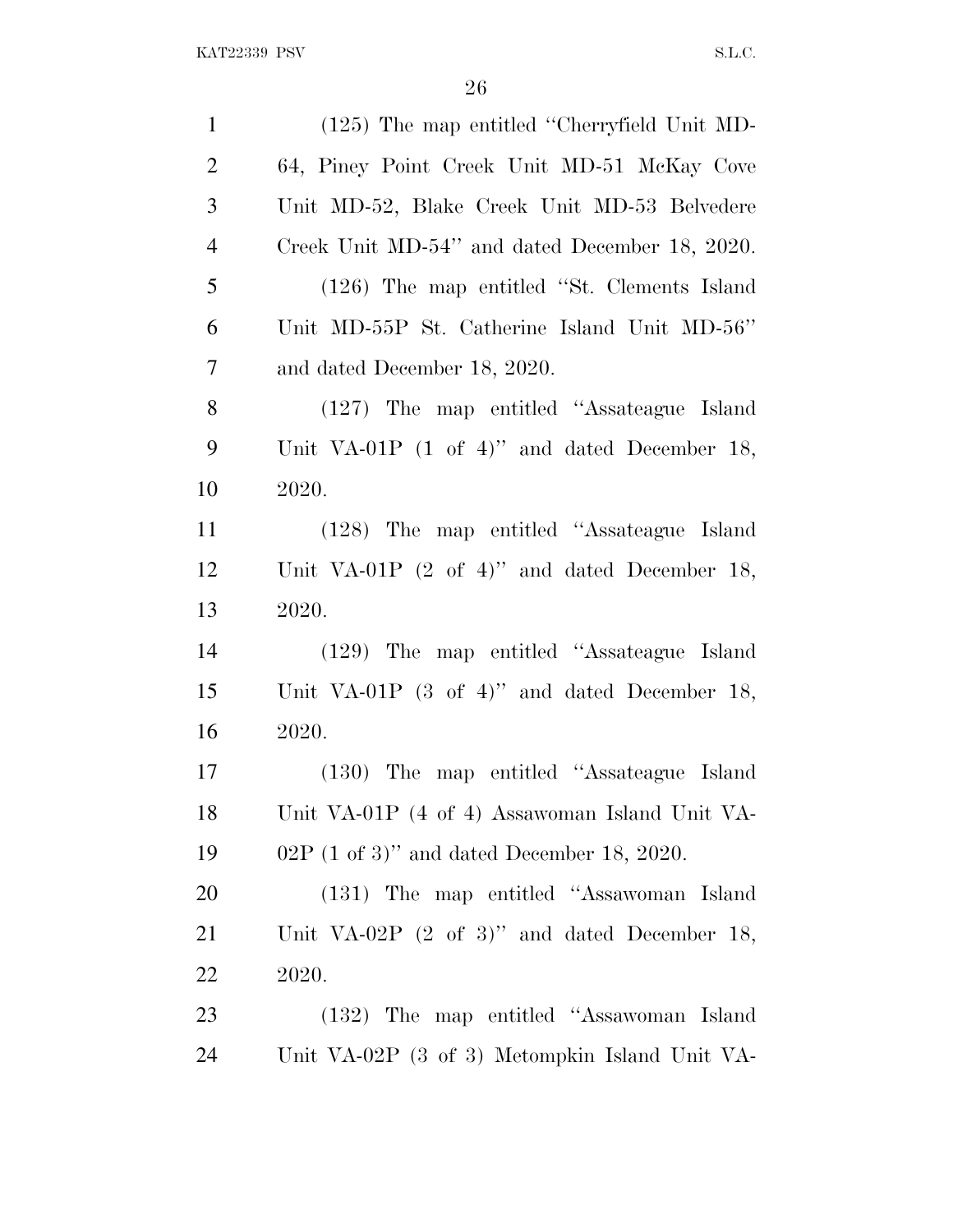KAT22339 PSV S.L.C.

| $\mathbf{1}$   | 03P Cedar Island Unit K03 (1 of 3)" and dated De-            |
|----------------|--------------------------------------------------------------|
| $\overline{2}$ | cember 18, 2020.                                             |
| 3              | (133) The map entitled "Cedar Island Unit"                   |
| $\overline{4}$ | K03 (2 of 3) Parramore/Hog/Cobb Islands Unit VA-             |
| 5              | 04P $(1 \text{ of } 5)$ " and dated December 18, 2020.       |
| 6              | (134) The map entitled "Cedar Island Unit"                   |
| 7              | K03 (3 of 3) Parramore/Hog/Cobb Islands Unit VA-             |
| 8              | 04P $(2 \text{ of } 5)$ " and dated December 18, 2020.       |
| 9              | $(135)$ The map entitled "Parramore/Hog/Cobb"                |
| 10             | Islands Unit VA-04P $(3 \text{ of } 5)$ " and dated December |
| 11             | 18, 2020.                                                    |
| 12             | $(136)$ The map entitled "Parramore/Hog/Cobb"                |
| 13             | Islands Unit VA-04P $(4 \text{ of } 5)$ " and dated December |
| 14             | 18, 2020.                                                    |
| 15             | $(137)$ The map entitled "Parramore/Hog/Cobb"                |
| 16             | Islands Unit VA-04P (5 of 5) Little Cobb Island              |
| 17             | Unit K04 Wreck Island Unit VA-05P (1 of 4)" and              |
| 18             | dated December 18, 2020.                                     |
| 19             | (138) The map entitled "Wreck Island Unit"                   |
| 20             | VA-05P $(2 \text{ of } 4)$ " and dated December 18, 2020.    |
| 21             | (139) The map entitled "Wreck Island Unit"                   |
| 22             | VA-05P (3 of 4) Smith Island Unit VA-06P (1 of               |
| 23             | $3)$ " and dated December 18, 2020.                          |
| 24             | (140) The map entitled "Wreck Island Unit"                   |
| 25             | VA-05P (4 of 4) Smith Island Unit VA-06P (2 of               |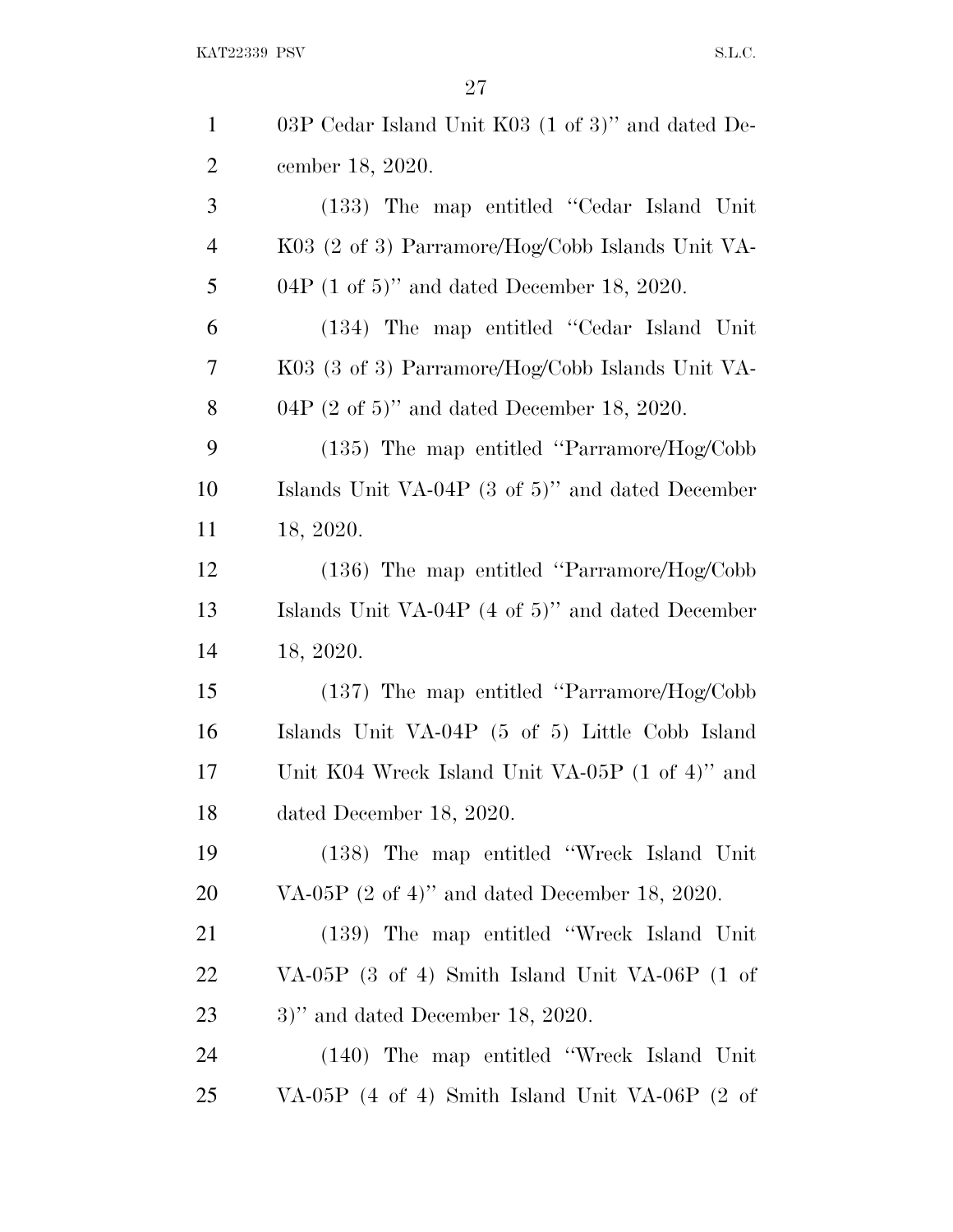KAT22339 PSV S.L.C.

| $\mathbf{1}$   | 3) Fishermans Island Unit $K05/K05P$ (1 of 2)" and                    |
|----------------|-----------------------------------------------------------------------|
| $\overline{2}$ | dated December 18, 2020.                                              |
| 3              | (141) The map entitled "Smith Island Unit"                            |
| $\overline{4}$ | VA-06P (3 of 3) Fishermans Island Unit K05/K05P                       |
| 5              | $(2 \text{ of } 2)$ " and dated December 18, 2020.                    |
| 6              | (142) The map entitled "Elliotts Creek Unit"                          |
| 7              | VA-09 Old Plantation Creek Unit VA-10 Wescoat                         |
| 8              | Point Unit VA-11" and dated December 18, 2020.                        |
| 9              | (143) The map entitled "Great Neck Unit VA-                           |
| 10             | 12 Westerhouse Creek Unit VA-13 Shooting Point                        |
| <sup>11</sup>  | Unit VA-14" and dated December 18, 2020.                              |
| 12             | (144) The map entitled "Scarborough Neck                              |
| 13             | Unit VA-16/VA-16P Craddock Neck Unit VA-17/                           |
| 14             | VA-17P $(1 \text{ of } 2)$ " and dated December 18, 2020.             |
| 15             | (145) The map entitled "Craddock Neck Unit"                           |
| 16             | VA-17 (2 of 2) Hacks Neck Unit VA-18 Parkers/                         |
| 17             | Finneys Islands Unit VA-19 Parkers Marsh Unit                         |
| 18             | VA-20/VA-20P $(1 \text{ of } 3)$ " and dated December 18,             |
| 19             | 2020.                                                                 |
| 20             | (146) The map entitled "Parkers Marsh Unit"                           |
| 21             | VA-20 $(2 \text{ of } 3)$ Beach Island Unit VA-21 $(1 \text{ of } 2)$ |
| 22             | Russell Island Unit VA-22/VA-22P Simpson Bend                         |
| 23             | Unit VA-23" and dated December 18, 2020.                              |
| 24             | (147) The map entitled "Parkers Marsh Unit"                           |
| 25             | VA-20/VA-20P (3 of 3) Beach Island Unit VA-21 (2                      |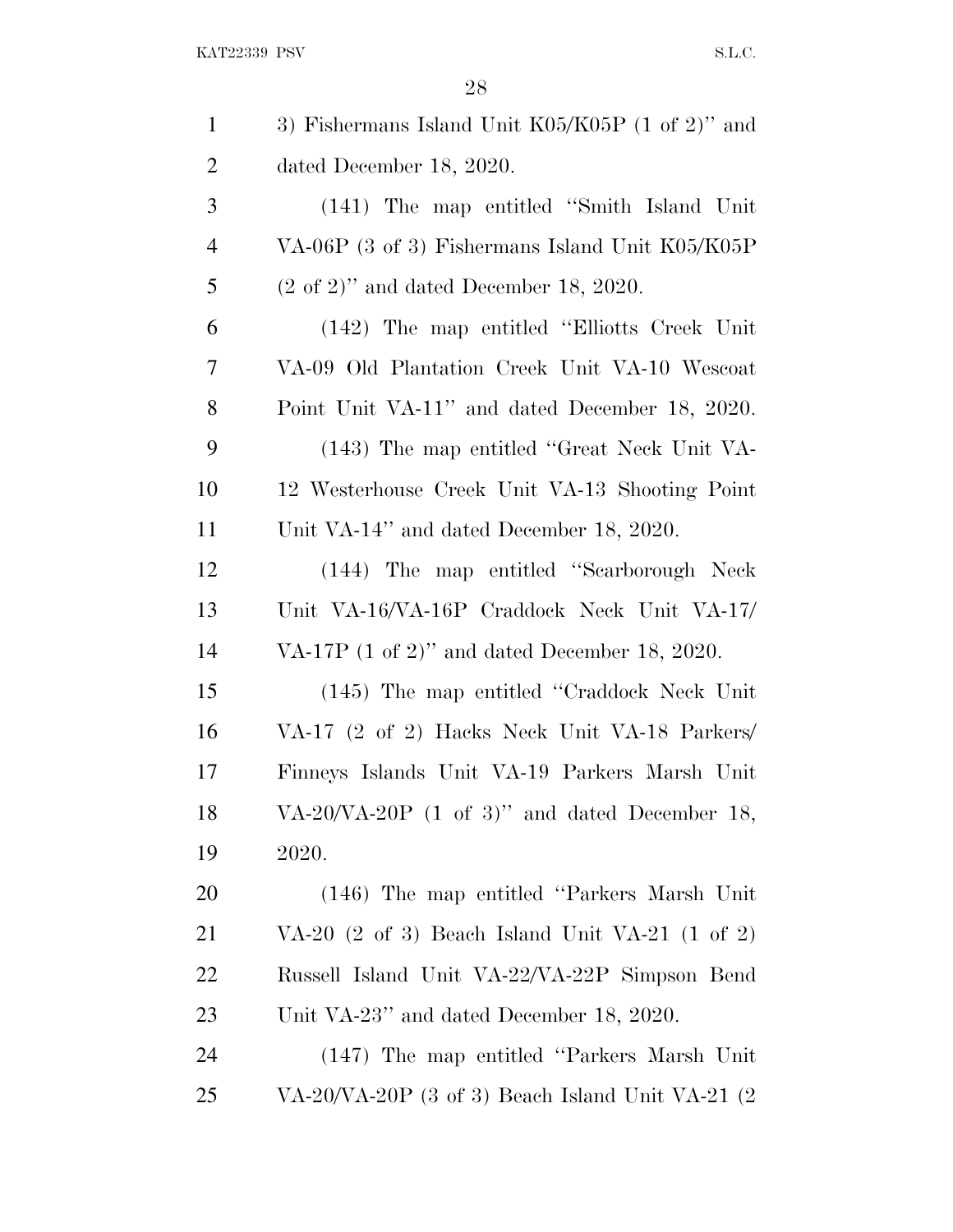| $\mathbf{1}$   | of 2) Watts Island Unit VA-27" and dated Decem- |
|----------------|-------------------------------------------------|
| $\overline{2}$ | ber 18, 2020.                                   |
| 3              | (148) The map entitled "Drum Bay Unit VA-       |
| $\overline{4}$ | $24$ " and dated December 18, 2020.             |
| 5              | (149) The map entitled "Fox Islands Unit VA-    |
| 6              | $25$ " and dated December 18, 2020.             |
| 7              | (150) The map entitled "Cheeseman Island        |
| 8              | Unit VA-26" and dated December 18, 2020.        |
| 9              | (151) The map entitled "Tangier Island Unit"    |
| 10             | VA-28/VA-28P" and dated December 18, 2020.      |
| 11             | (152) The map entitled "Elbow Point Unit VA-    |
| 12             | 29 White Point Unit VA-30 Cabin Point Unit VA-  |
| 13             | 31 Glebe Point Unit VA-32" and dated December   |
| 14             | 18, 2020.                                       |
| 15             | (153) The map entitled "Sandy Point Unit VA-    |
| 16             | 33 Judith Sound Unit VA-34" and dated December  |
| 17             | 18, 2020.                                       |
| 18             | (154) The map entitled "Cod Creek Unit VA-      |
| 19             | 35 Presley Creek Unit VA-36 Cordreys Beach Unit |
| 20             | VA-37 Marshalls Beach Unit VA-38" and dated De- |
| 21             | cember 18, 2020.                                |
| 22             | (155) The map entitled "Ginny Beach Unit"       |
| 23             | VA-39P, Gaskin Pond Unit VA-40 Owens Pond       |
| 24             | Unit VA-41, Chesapeake Beach Unit VA-42 Fleet   |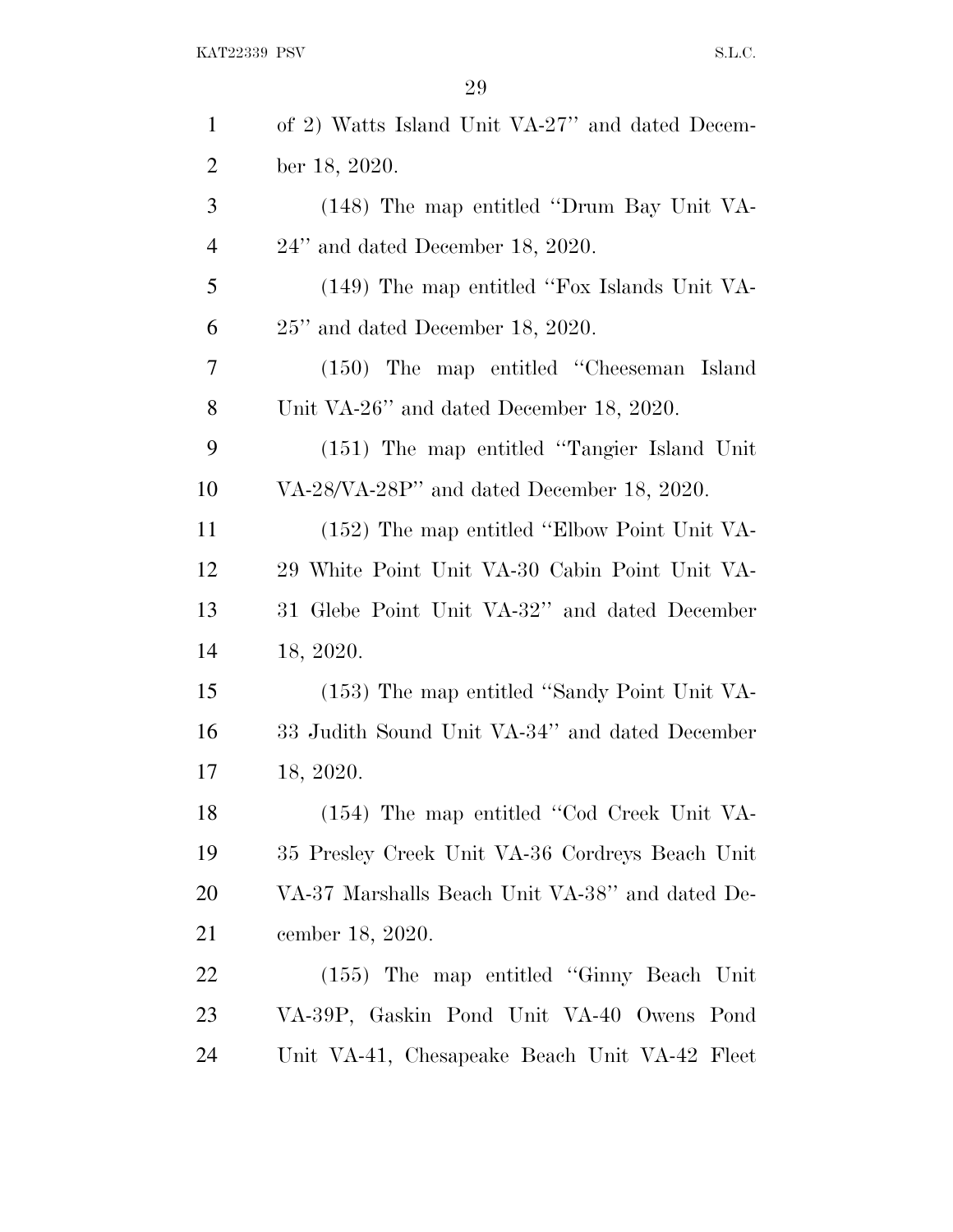$\text{KAT}22339 \text{ PSV} \qquad \qquad \text{S.L.C.}$ 

| $\mathbf{1}$   | Point Unit VA-43 Bussel Point Unit VA-44" and               |
|----------------|-------------------------------------------------------------|
| $\overline{2}$ | dated December 18, 2020.                                    |
| 3              | (156) The map entitled "Harveys Creek Unit"                 |
| $\overline{4}$ | VA-45, Dameron Marsh Unit VA-63P Ingram Cove                |
| 5              | Unit VA-46 Bluff Point Neck Unit VA-47/VA-47P               |
| 6              | Barnes Creek Unit VA-48" and dated December 18,             |
| 7              | 2020.                                                       |
| 8              | (157) The map entitled "Little Bay Unit VA-                 |
| 9              | 64, North Point Unit VA-49 White Marsh Unit VA-             |
| 10             | 65P, Windmill Point Unit VA-50 Deep Hole Point              |
| 11             | Unit VA-51, Sturgeon Creek Unit VA-52 Jackson               |
| 12             | Creek Unit VA-53" and dated December 18, 2020.              |
| 13             | (158) The map entitled "Rigby Island/Bethal"                |
| 14             | Beach Unit VA-55/VA-55P $(1 \text{ of } 2)$ " and dated De- |
| 15             | cember 18, 2020.                                            |
| 16             | (159) The map entitled "Rigby Island/Bethal"                |
| 17             | Beach Unit VA-55 (2 of 2) New Point Comfort Unit            |
| 18             | VA-56" and dated December 18, 2020.                         |
| 19             | (160) The map entitled "Lone Point Unit VA-                 |
| 20             | 66 Oldhouse Creek Unit VA-67 Ware Neck Unit                 |
| 21             | VA-57 Severn River Unit VA-58 (1 of 2)" and dated           |
| 22             | December 18, 2020.                                          |
| 23             | (161) The map entitled "Severn River Unit VA-               |
| 24             | 58 (2 of 2) Bay Tree Beach Unit VA-68/VA-68P                |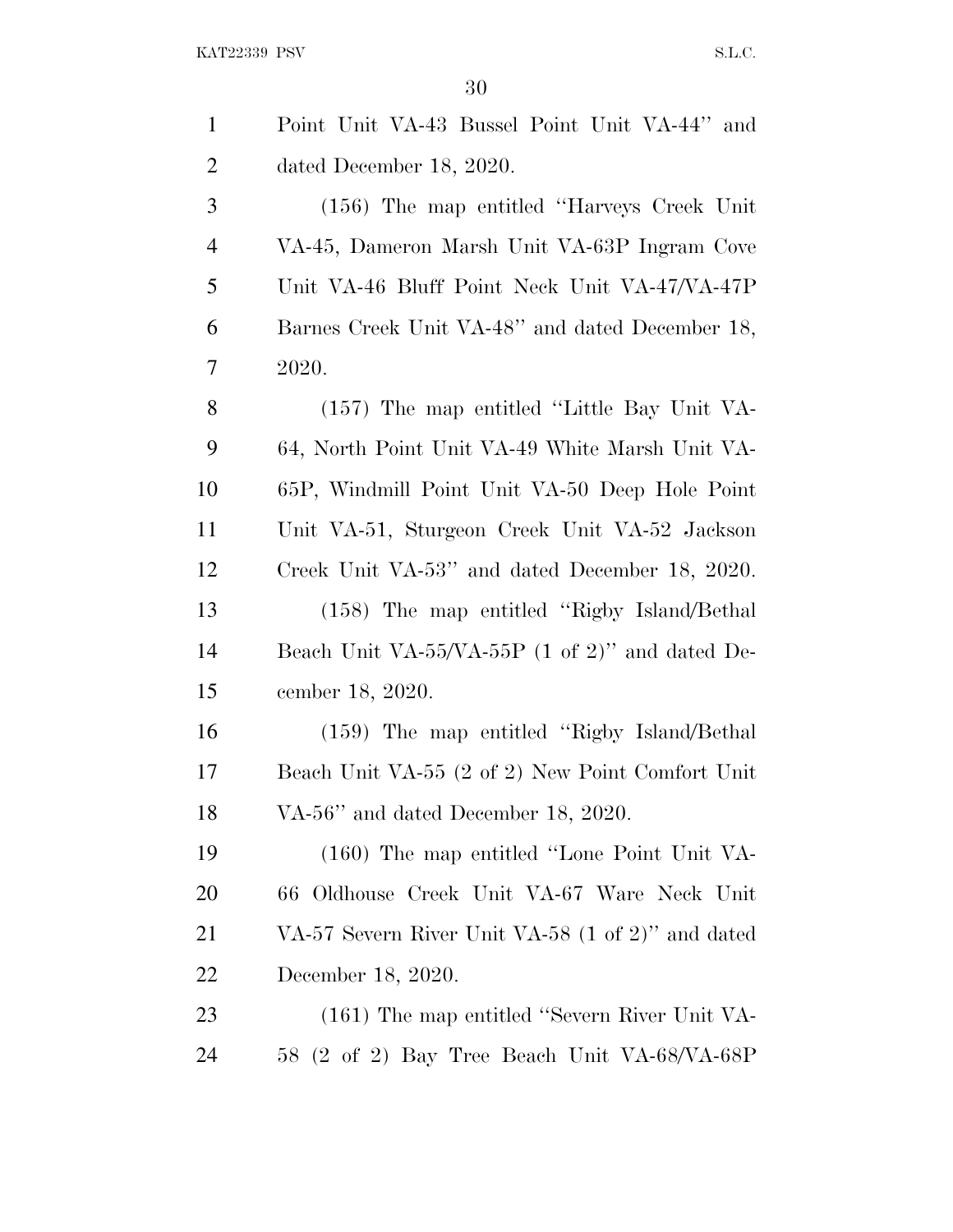$\begin{minipage}{0.9\linewidth} \textbf{KAT} 22339 \textbf{ PSV} \end{minipage}$ 

| $\mathbf{1}$   | Plum Tree Island Unit VA-59P (1 of 2)" and dated                        |
|----------------|-------------------------------------------------------------------------|
| $\overline{2}$ | December 18, 2020.                                                      |
| 3              | (162) The map entitled "Plum Tree Island"                               |
| $\overline{4}$ | Unit VA-59P $(2 \text{ of } 2)$ Long Creek Unit VA-60/VA-               |
| 5              | $60P'$ and dated December 18, 2020.                                     |
| 6              | (163) The map entitled "Cape Henry Unit VA-                             |
| 7              | $61P'$ and dated December 18, 2020.                                     |
| 8              | (164) The map entitled "Back Bay Unit VA-                               |
| 9              | $62P$ (1 of 2)" and dated December 18, 2020.                            |
| 10             | (165) The map entitled "Back Bay Unit VA-                               |
| 11             | $62P$ (2 of 2)" and dated December 18, 2020.                            |
| 12             | (166) The map entitled "Hammocks Beach"                                 |
| 13             | Unit NC-06/NC-06P $(1 \text{ of } 2)$ " and dated March 18,             |
| 14             | 2016.                                                                   |
| 15             | (167) The map entitled "Hammocks Beach"                                 |
| 16             | Unit NC-06/NC-06P (2 of 2) Onslow Beach Com-                            |
| 17             | plex L05 $(1 \text{ of } 2)$ " and dated March 18, 2016.                |
| 18             | (168) The map entitled "Onslow Beach Com-                               |
| 19             | plex L05 $(2 \text{ of } 2)$ Topsail Unit L06 $(1 \text{ of } 2)$ " and |
| 20             | dated April 30, $2021$ .                                                |
| 21             | (169) The map entitled "Morris Island Unit"                             |
| 22             | $M06/M06P''$ and dated April 29, 2021.                                  |
| 23             | (170) The map entitled "Hunting Island Unit"                            |
| 24             | $SC-09P$ (1 of 2) Harbor Island Unit M11 (1 of 2)                       |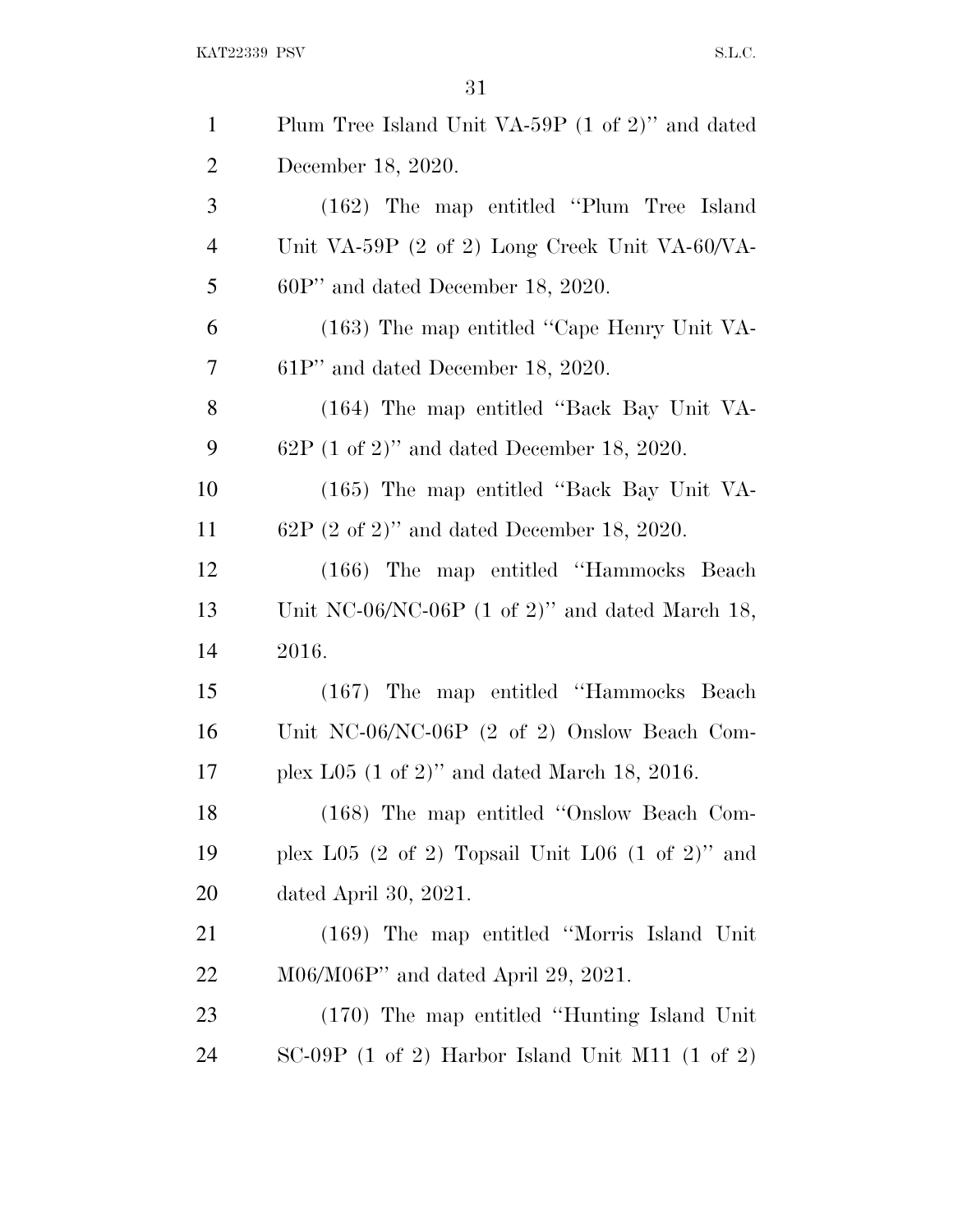| $\mathbf{1}$   | St. Phillips Island Unit $M12/M12P$ (1 of 3)" and        |
|----------------|----------------------------------------------------------|
| $\overline{2}$ | dated April 29, 2021.                                    |
| 3              | (171) The map entitled "Hunting Island Unit"             |
| $\overline{4}$ | $SC-09P$ (2 of 2) Harbor Island Unit M11 (2 of 2)        |
| 5              | St. Phillips Island Unit $M12/M12P$ (2 of 3)" and        |
| 6              | dated April 29, 2021.                                    |
| $\tau$         | (172) The map entitled "St. Phillips Island              |
| 8              | Unit M12 $(3 \text{ of } 3)$ " and dated April 29, 2021. |
| 9              | (173) The map entitled "Grayton Beach Unit"              |
| 10             | FL-95P Draper Lake Unit FL-96" and dated April           |
| 11             | 30, 2021.                                                |
| 12             | (174) The map entitled "Moreno Point Unit"               |
| 13             | P32/P32P" and dated April 29, 2021.                      |
| 14             | (175) The map entitled "MOBILE POINT                     |
| 15             | UNIT Q01P PELICAN ISLAND UNIT Q01A/                      |
| 16             | Q01AP ALLIGATOR LAKE UNIT AL-05/AL-                      |
| 17             | $05P'$ and dated April 10, 2015.                         |
| 18             | $(176)$ The map entitled "Isle au Pitre Unit LA-         |
| 19             | $01$ " and dated March 18, 2016.                         |
| <b>20</b>      | (177) The map entitled "Half Moon Island                 |
| 21             | Unit LA-02" and dated March 18, 2016.                    |
| 22             | (178) The map entitled "Timbalier Bay Unit"              |
| 23             | S04 Timbalier Islands Unit S05 (1 of 3)" and dated       |
| 24             | March 18, 2016.                                          |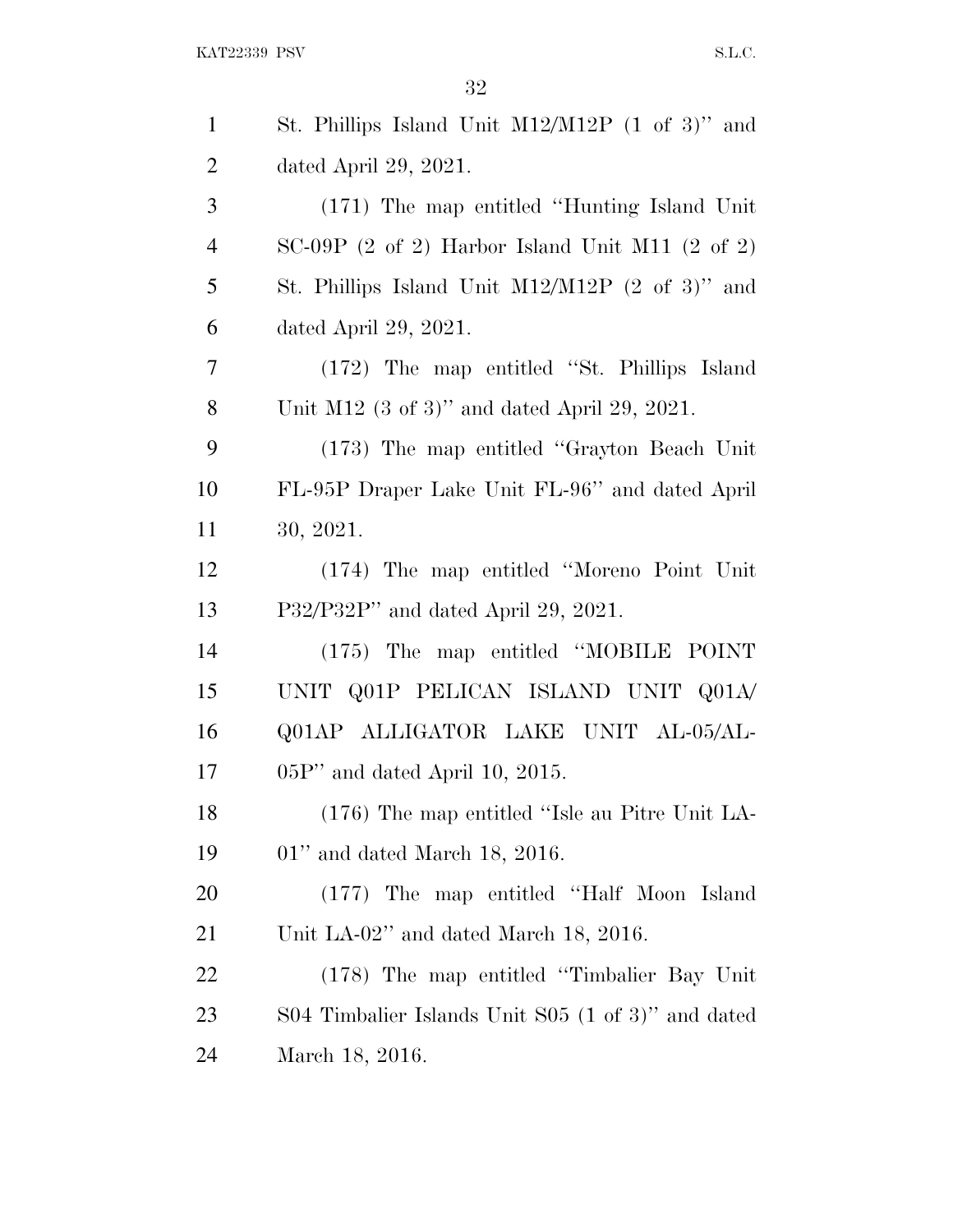| $\mathbf{1}$   | (179) The map entitled "Timbalier Islands"     |
|----------------|------------------------------------------------|
| $\overline{2}$ | Unit $S05$ (2 of 3)" and dated March 18, 2016. |
| 3              | (180) The map entitled "Timbalier Islands"     |
| $\overline{4}$ | Unit $S05$ (3 of 3)" and dated March 18, 2016. |
| 5              | (181) The map entitled "Isles Dernieres Unit   |
| 6              | $S06$ (1 of 3)" and dated March 18, 2016.      |
| 7              | (182) The map entitled "Isles Dernieres Unit   |
| 8              | $S06$ (2 of 3)" and dated March 18, 2016.      |
| 9              | (183) The map entitled "Isles Dernieres Unit   |
| 10             | $S06$ (3 of 3)" and dated March 18, 2016.      |
| 11             | (184) The map entitled "Point au Fer Unit"     |
| 12             | $S07$ (1 of 4)" and dated March 18, 2016.      |
| 13             | (185) The map entitled "Point au Fer Unit"     |
| 14             | $S07$ (2 of 4)" and dated March 18, 2016.      |
| 15             | (186) The map entitled "Point au Fer Unit"     |
| 16             | $S07$ (3 of 4)" and dated March 18, 2016.      |
| 17             | (187) The map entitled "Point au Fer Unit"     |
| 18             | S07 (4 of 4)" and dated March 18, 2016.        |
| 19             | (c) NEW MAPS DESCRIBED.—The new maps referred  |
| 20             | to in subsection $(a)(2)$ are the following:   |
| 21             | (1) The map entitled "Odiorne Point Unit NH-   |
| 22             | $01P'$ and dated December 18, 2020.            |
| 23             | (2) The map entitled "Guilford Harbor Unit"    |
| 24             | $CT-19P$ " and dated December 18, 2020.        |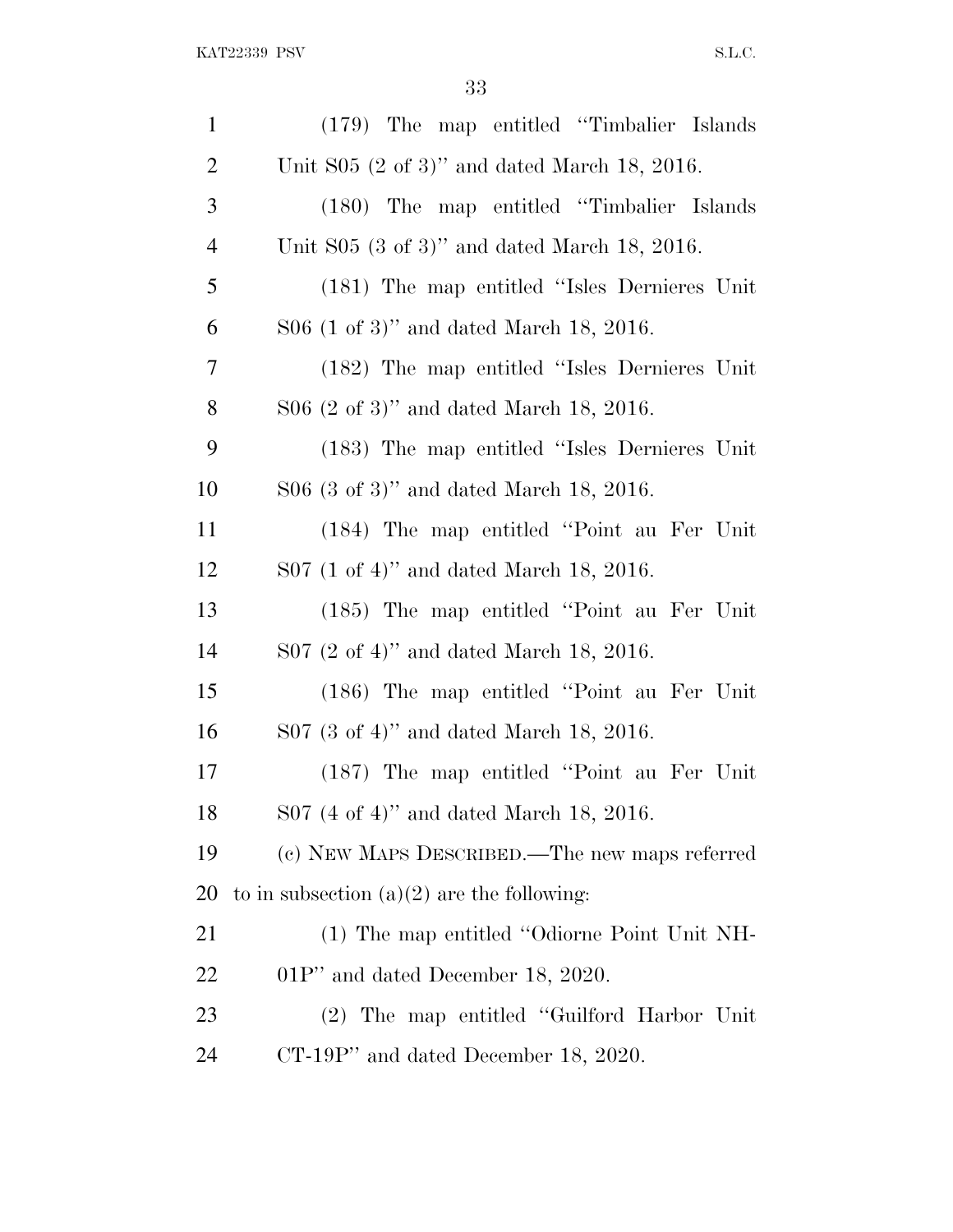| $\mathbf{1}$   | (3) The map entitled "Silver Sands Unit CT-                             |
|----------------|-------------------------------------------------------------------------|
| $\overline{2}$ | $21P''$ and dated December 18, 2020.                                    |
| 3              | (4) The map entitled "Calf Islands Unit CT-                             |
| $\overline{4}$ | $20P'$ and dated December 18, 2020.                                     |
| 5              | (5) The map entitled "Malibu Beach Unit NJ-                             |
| 6              | 19P" and dated December 18, 2020.                                       |
| 7              | $(6)$ The map entitled "Egg Island Unit NJ-22P"                         |
| 8              | $(1 \text{ of } 2)$ " and dated December 18, 2020.                      |
| 9              | $(7)$ The map entitled "Egg Island Unit NJ-22P"                         |
| 10             | $(2 \text{ of } 2)$ Dix Unit NJ-23P $(1 \text{ of } 3)$ " and dated De- |
| 11             | cember 18, 2020.                                                        |
| 12             | $(8)$ The map entitled "Dix Unit NJ-23P $(2 \text{ of } )$              |
| 13             | $3)$ " and dated December 18, 2020.                                     |
| 14             | $(9)$ The map entitled "Dix Unit NJ-23P $(3 \text{ of})$                |
| 15             | 3) Greenwich Unit NJ-24P" and dated December                            |
| 16             | 18, 2020.                                                               |
| 17             | (10) The map entitled "Woodland Beach Unit"                             |
| 18             | DE-09P Fraland Beach Unit DE-10 Bombay Hook                             |
| 19             | Unit DE-11P $(1 \text{ of } 2)$ " and dated December 18,                |
| 20             | 2020.                                                                   |
| 21             | (11) The map entitled "Swan Point Unit MD-                              |
| 22             | 65 Lower Cedar Point Unit MD-66" and dated De-                          |
| 23             | cember 18, 2020.                                                        |
| 24             | (d) AVAILABILITY.—The Secretary of the Interior                         |
| 25             | shall keep the maps described in subsections (b) and (c)                |